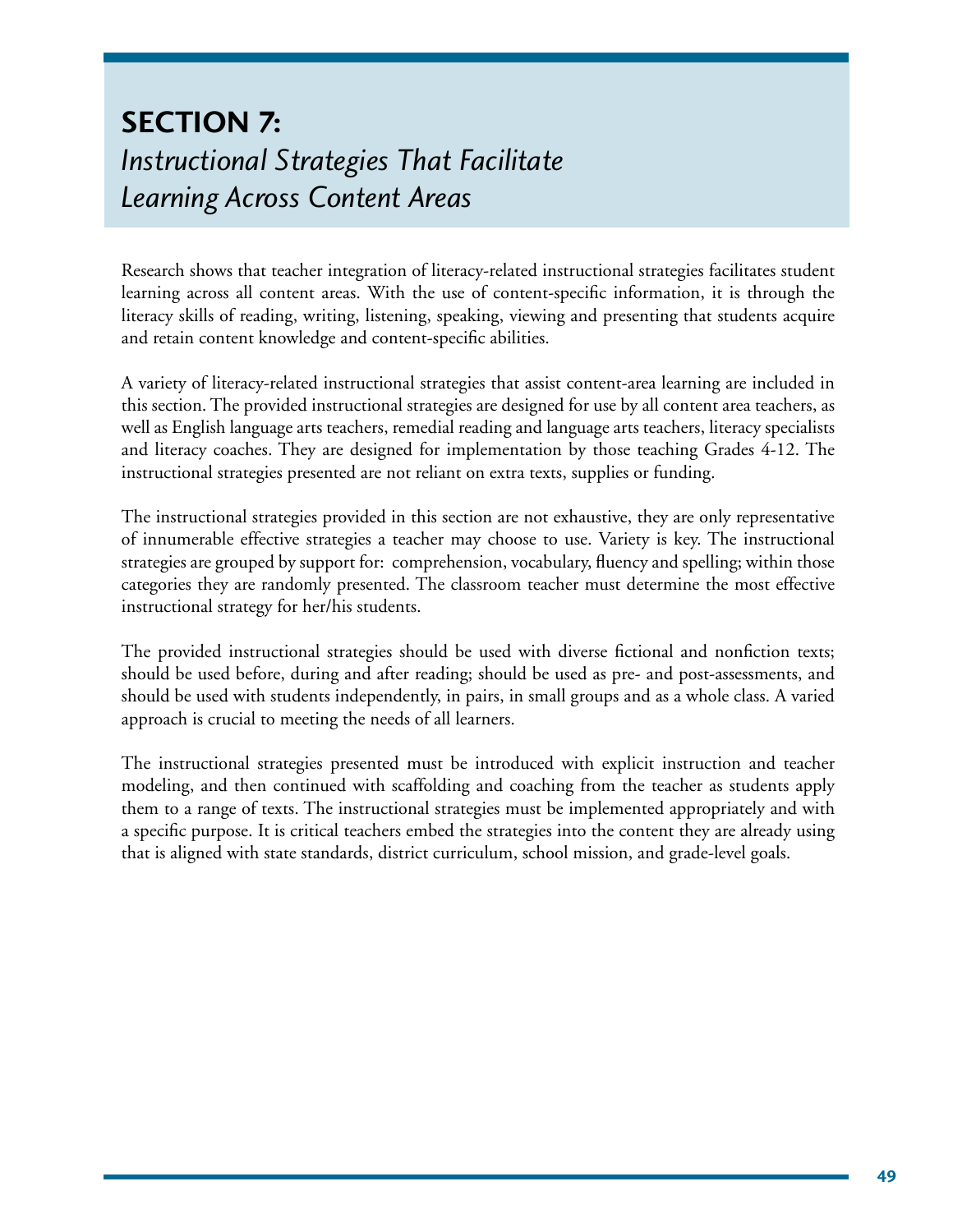# **The Directed Reading-Thinking Activity (DRTA)**

**USE:** All Content Areas - All Grade Levels - Before and During Reading **FOCUS:** Comprehension Strategies: Prediction, Inference and Setting Reading Purpose **FOR DETAILED INFORMATION SEE:** Stauffer, 1969; Readence, Moore, Rickelman, 2000

The DRTA is a discussion format that focuses on making predictions. It requires students to use their background knowledge, make connections to what they know, make predictions about the text, set their own purpose for reading, use the information in the text and then make evaluative judgments. It can be used with nonfiction and fiction texts.

### **PROCEDURE** (begin by explaining and modeling):

- 1. The teacher divides the reading assignments into meaningful segments and plans the lesson around these segments.
- 2. In the class introduction, the teacher leads the students in thinking about what they already know about the topic. ("What do you know about ...? What connections can you make?)
- 3. The teacher then has the students preview the reading segment examining the illustrations, headings and other clues to the content.
- 4. The teacher asks students to make predictions about what they will learn.
- 5. Students may write individual predictions, write with a partner or contribute to an oral discussion creating a list of class predictions.
- 6. Students then read the selection and evaluate their predictions. Were their predictions verified? Were they on the wrong track? What evidence supported the predictions? Contradicted the predictions?
- 7. Students discuss their predictions and the content of the reading.
- 8. The teacher and students discuss how they can use this strategy on their own and how it facilitates understanding and critical thinking.
- 9. The teacher and students repeat the process with the next reading segment that the teacher has identified.
- 10. The teacher closes the lesson with a review of the content of the reading and a discussion of the prediction strategies students should use as they read any text.

| My predictions | What the text actually stated |
|----------------|-------------------------------|
|                |                               |
|                |                               |

A teacher may use a simple two-column guide (my predictions/what the material actually said) or a KWL chart as an organizing format. After having done the DRTA several times with the whole class, the teacher can then have students work in small groups and follow the DRTA steps.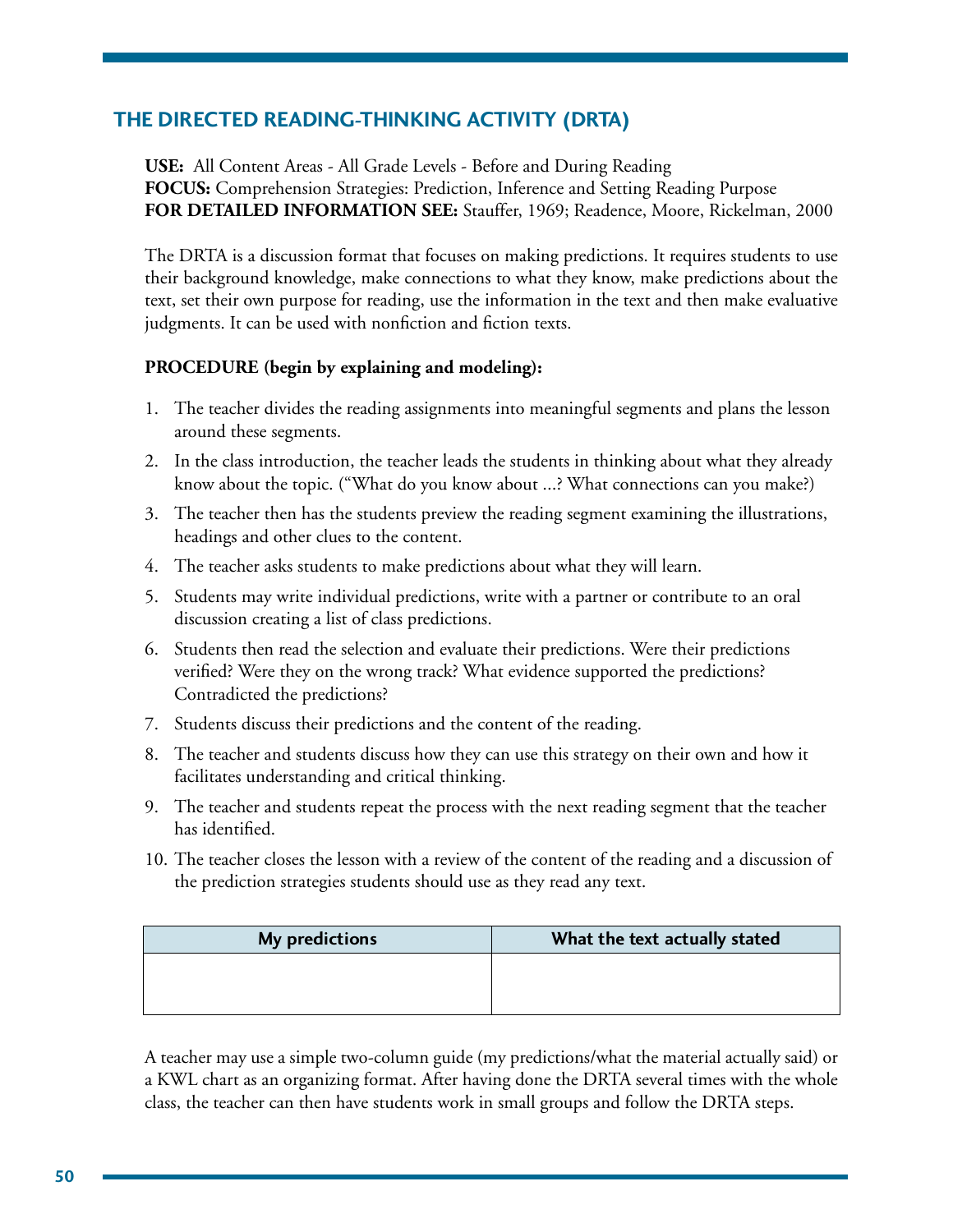# **Question-Answer Relationship (QAR)**

**USE:** All Content Areas - All Grade Levels - During and After Reading

**FOCUS:** Comprehension Strategies: Determining Importance, Questioning and Synthesizing **FOR DETAILED INFORMATION SEE:** Raphael, 1982; Readence, Moore, Rickelman, 2000

QAR is a strategy that targets the question "Where is the answer?" by having the classroom teacher and eventually the students create questions that fit into a four-level thinking guide. The level of questions requires students to use explicit and implicit information in the text:

- First level: "Right There!" answers. Answers that are directly answered in the text. For example, using the story of Cinderella, a "Right There" question might be "How many stepsisters did Cinderella have?"
- Second level: "Think and Search." This requires putting together information from the text and making an inference. Again, with the Cinderella story, a second-level question might be "How did the fairy godmother help Cinderella?" or "What tasks did Cinderella have to do at home?"
- Third level: "You and the Author." The answer might be found in the student's background knowledge, but would not make sense unless the student had read the text, e.g., "How did the author make the characters in the story believable? How is the main character like or unlike anyone you know or have read about?"
- Fourth level: "On Your Own." Poses a question for which the answer must come from the student's own background knowledge, e.g., "What do you think would have happened if the prince had broken the glass slipper?

### **PROCEDURE** (begin by explaining and modeling):

- 1. The teacher makes up a series of QAR questions related to the materials to known to the students and a series of QAR questions related to the next reading assignment.
- 2. The teacher introduces QAR and explains that there are two kinds of information in a book: explicit and implicit.
- 3. The teacher explains the levels of questions and where the answers are found and gives examples that are appropriate for the age level and the content. A story like Cinderella that is known by most students usually works well as an example, even in high school classes.
- 4. The teacher then assigns a reading and the QAR questions he/she has developed for the reading. Students read, answer the QAR questions and discuss their answers.
- 5. The teacher and students discuss how they can use this strategy on their own and how it facilitates understanding and critical thinking.
- 6. After using the QAR strategy several times, the students can begin to make up their own QAR questions and in small groups share with their classmates.
- 7. The teacher closes this activity with a discussion of how students can use this strategy in their own reading and learning.

The ultimate goal of this activity (and most of the activities presented here) is for students to become very proficient in using the activity and eventually use the activity automatically to help themselves comprehend text.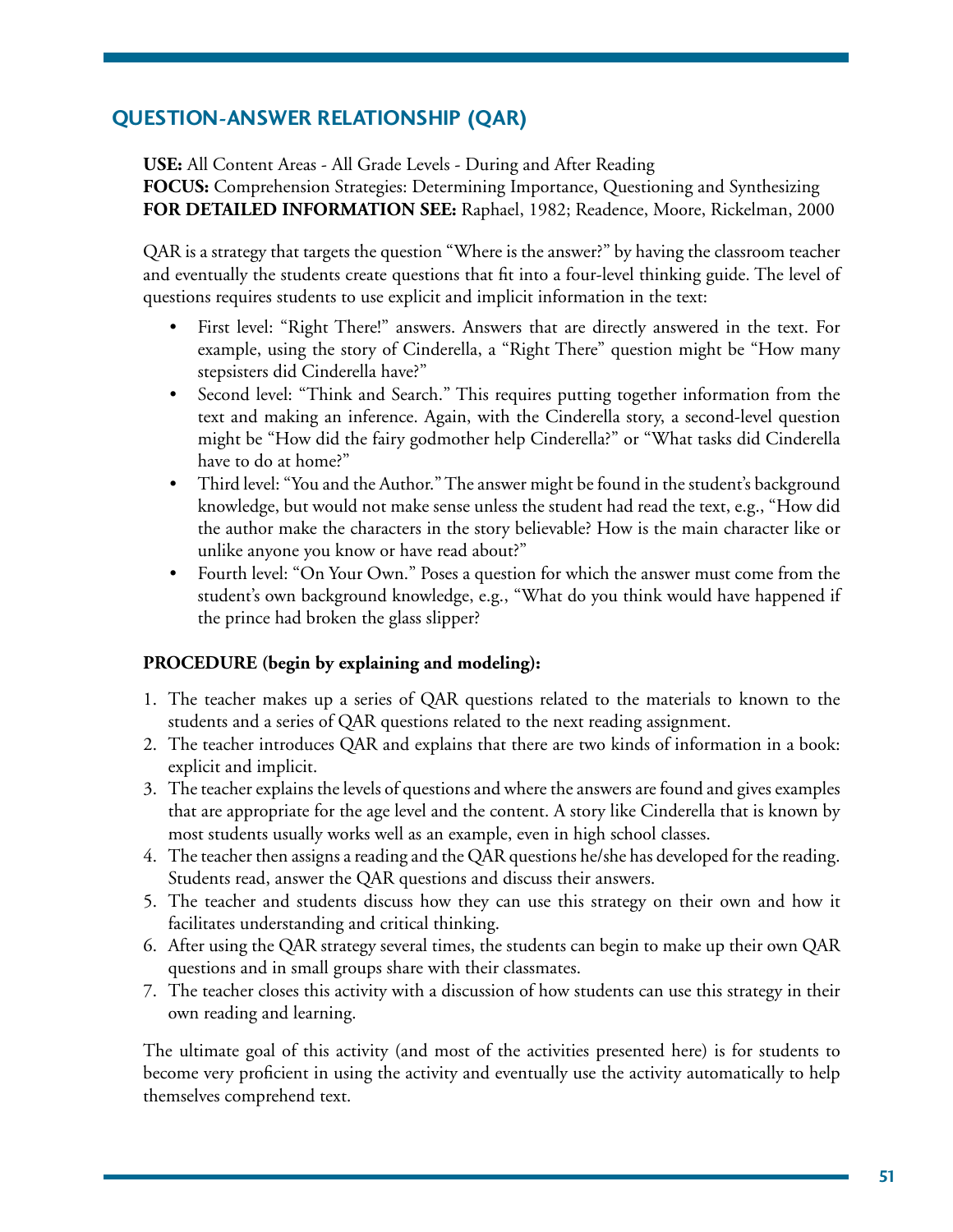### **KWL Chart**

**USE:** All Content Areas - All Grade Levels - Before, During and After Reading Expository Text **FOCUS:** Comprehension Strategies: Activating Background Knowledge, Questioning, Determining Importance

**FOR DETAILED INFORMATION SEE:** Ogle, 1986; Readence, Moore, Rickelman, 2000; Beers, 2003

The know/want-to-know/learned (KWL) chart guides students' thinking as they begin reading and involves them in each step of the reading process. Students begin by identifying what they already know about the subject of the assigned reading topic, what they want to know about the topic and finally, after they have read the material, what they have learned as a result of reading. The strategy requires students to build on past knowledge and is useful in making connections, setting a purpose for reading, and evaluating one's own learning.

- 1. The teacher shows a blank KWL chart and explains what each column requires.
- 2. The teacher, using a current reading assignment, demonstrates how to complete the columns and creates a class KWL chart.

- For the **know** column: As students brainstorm background knowledge, they should be encouraged to group or categorize the information they know about the topic. This step helps them get prepared to link what they know with what they read.
- For the **want-to-know** column: Students form questions about the topic in terms of what they want to know. The teacher decides whether students should preview the reading material before they begin to create questions; it depends on the reading materials and students' background knowledge. Since the questions prepare the students to find information and set their purpose for reading, previewing the material at this point often results in more relevant questions. Students should generate more questions as they read.
- For the **learned** column: This step provides students with opportunities to make direct links among their purpose for reading, the questions they had as they read and the information they found. Here they identify what they have learned. It is a crucial step in helping students identify the important information and summarize the important aspects of the text. During this step, students can be reflective about their process and make plans.
- 3. The teacher on the next reading assignments can ask students individually or in pairs to identify what they already know and then share with the class, create questions for the wantto-know column either individually or in pairs and share with class, and finally after reading, complete the learned column.
- 4. The teacher closes this activity with a discussion of how students can use KWL charts in their own reading and learning. Also, a discussion can take place about pertinent variations of the KWL chart's columns.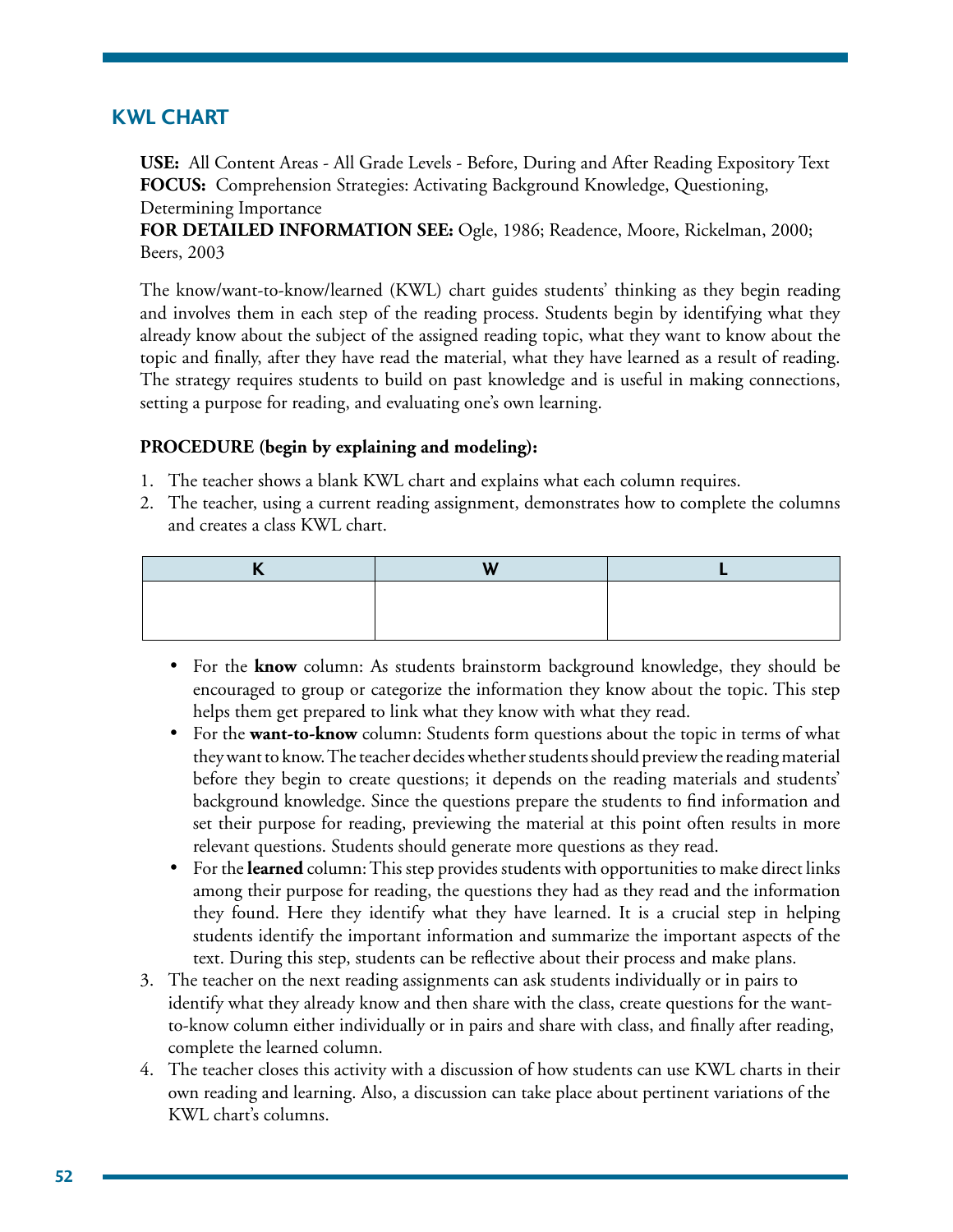### **Comparison Matrix**

**USE:** All Content Areas - All Grade Levels - Before, During and After Reading **FOCUS:** Comprehension Strategies: Recognizing Similarities and Differences **FOR DETAILED INFORMATION SEE:** Marzano, 2001

#### **PROCEDURE (begin by explaining and modeling):**

- 1. The teacher writes the subjects/categories/topics/etc. across the top row of boxes.
- 2. The teacher writes the attributes/characteristics/details/etc. down the left column of boxes.
- 3. Use as few or many of rows and columns as necessary; there should be a specific reason students need to recognize the similarities and differences between the provided topics and details.
- 4. Explain to and model for students what each column/row of the matrix requires.

#### **English**

|               | Dragon Kite of the<br><b>August Moon</b> | Knots on a<br><b>Counting Rope</b> | Pepito's<br>Story | Flossie and<br>the Fox |
|---------------|------------------------------------------|------------------------------------|-------------------|------------------------|
| Characters    |                                          |                                    |                   |                        |
| Settings      |                                          |                                    |                   |                        |
| Theme         |                                          |                                    |                   |                        |
| Point of view |                                          |                                    |                   |                        |

#### **Mathematics**

|                    | Addition | Subtraction | Multiplication | Division |
|--------------------|----------|-------------|----------------|----------|
| Symbols            |          |             |                |          |
| Relationships      |          |             |                |          |
| Related vocabulary |          |             |                |          |
| Methods            |          |             |                |          |

#### **Science**

|          | Mercury | Venus | Earth | Mars | Jupiter | Saturn | Uranus | Neptune |
|----------|---------|-------|-------|------|---------|--------|--------|---------|
| Mass     |         |       |       |      |         |        |        |         |
| Diameter |         |       |       |      |         |        |        |         |
| Temp.    |         |       |       |      |         |        |        |         |
| Distance |         |       |       |      |         |        |        |         |
| from sun |         |       |       |      |         |        |        |         |

#### **Social Studies**

|                    | <b>United States</b> | Canada | Mexico |
|--------------------|----------------------|--------|--------|
| Area               |                      |        |        |
| Longitude/latitude |                      |        |        |
| Climate            |                      |        |        |
| Physical features  |                      |        |        |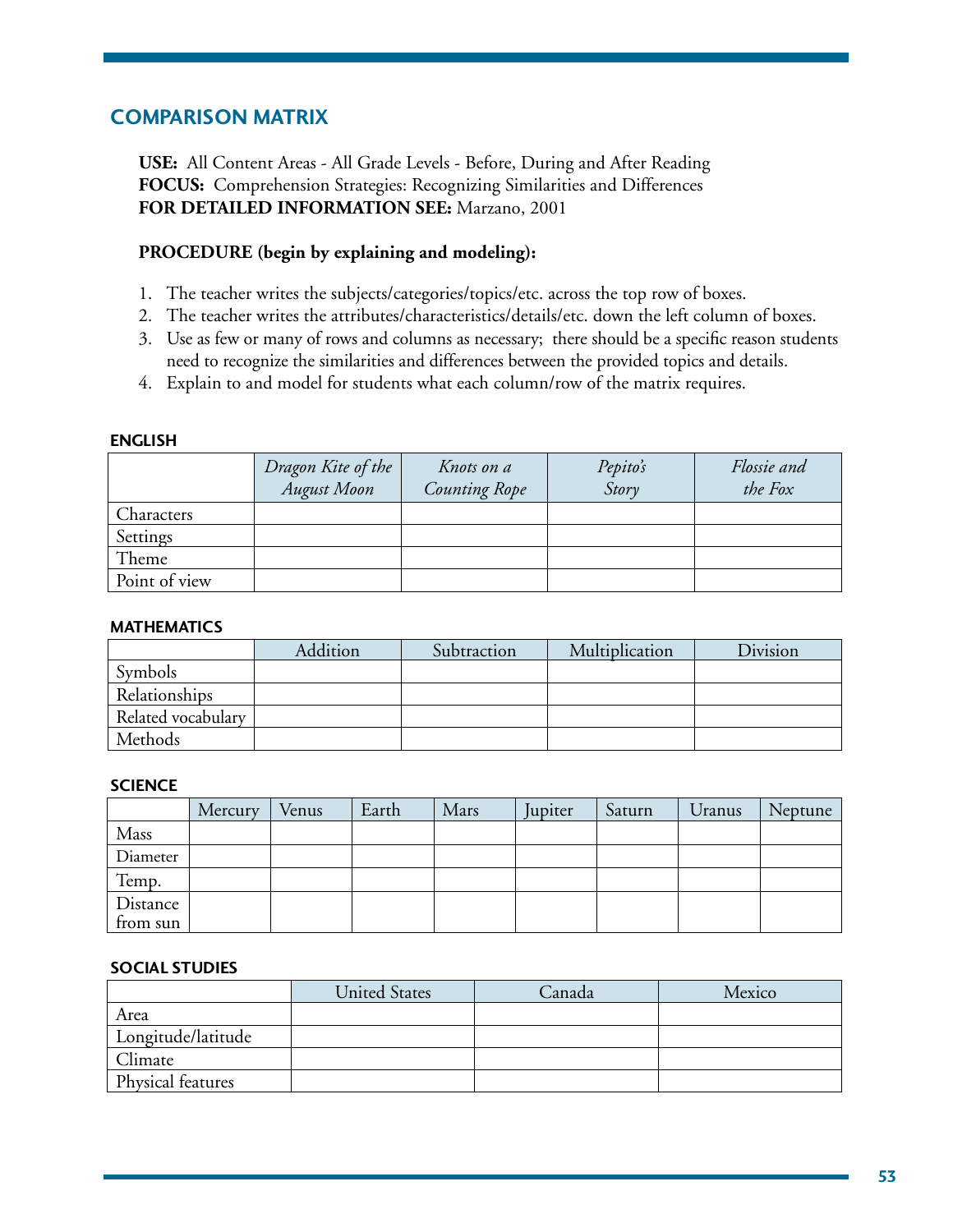### **Response Notebooks**

**USE:** All Content Areas - All Grade Levels - Before, During and After Reading **FOCUS:** Comprehension Strategies: Questioning, Inferring, Activating Background Knowledge **FOR DETAILED INFORMATION SEE:** Readence, Moore, Rickelman, 2002; Hinson, 2000

Writing is a very powerful learning tool. Students benefit greatly from exploring their thinking through writing. They clarify their ideas, identify confusing points, integrate new information with their background knowledge, and deepen their understanding and memory of the reading. Response notebooks provide many opportunities for students to use writing as a tool for learning. Teachers can use response notebooks or journals before students read an assignment, during the reading, and/or after the reading.

Response notebook entries can be as simple or complex as the teacher chooses. One effective, efficient, simple way to use a response notebook is to pose an open-ended question before reading, have students respond after reading and then have students share with partners. Open-ended questions that have no single correct answer provide students with many possibilities for extending meaning. Here are just a few examples of possible open-ended questions: Was the title of the book/ chapter a good one? Why or why not? How is this book similar to or different from other books you have read? Is there anything in the reading so far that you do not understand, and if so, what is it? What makes a book a "good" one for you, and is this book in that category? Do you like the author's style of writing? Why or why not? If you could change the ending of the book, would you change it? Why or why not? Response entries may also require students to document their ideas with evidence from the text or react to another student's entries.

#### **PROCEDURE (begin by explaining and modeling):**

- 1. The teacher introduces the response journal and models how to respond to open-ended questions, make connections to background knowledge, share feelings, justify opinions, etc.
- 2. Students then read and create their own responses in their notebooks or journals.
- 3. The teacher then asks students to share with the class and/or collects the journals, reads each student's journal entry and gives feedback.
- 4. The teacher and students discuss how they can use this strategy on their own and how it facilitates understanding and critical thinking.
- 5. Students throughout the year write regularly in their response notebooks and use their entries for class discussion, personal reflection or the basis for writing more formal pieces.

There are many models for a reader-response notebook. One model asks readers to write specific passages in one column and respond to them in an adjacent column. Students should be encouraged, through modeling, to provide extensive personal responses that include their own questions and reflections.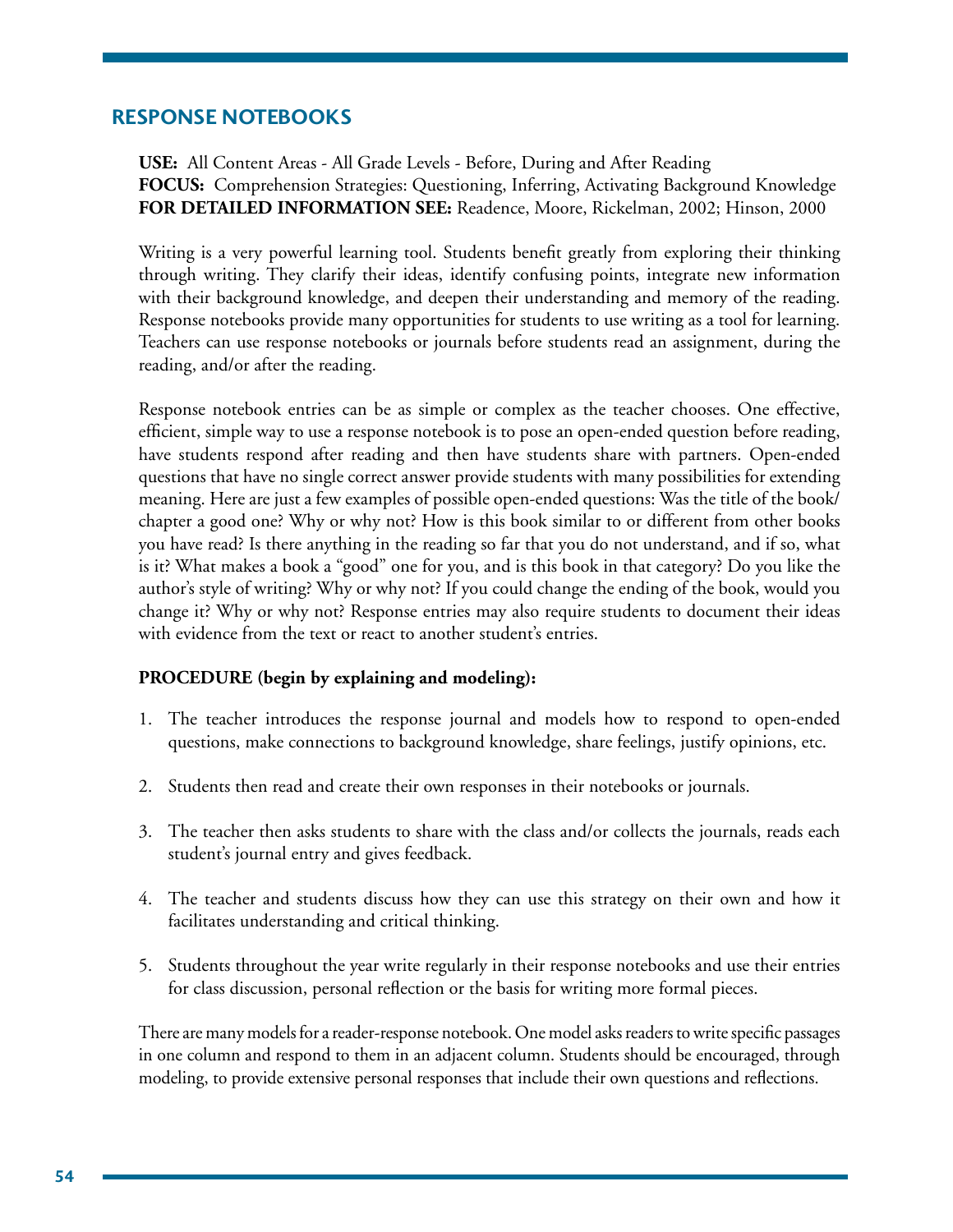# **RESPONSE NOTEBOOKS (continued)**

| Text                                                                                                                   | <b>Response or questions</b>                                                                                                                                                                       |
|------------------------------------------------------------------------------------------------------------------------|----------------------------------------------------------------------------------------------------------------------------------------------------------------------------------------------------|
| The teacher or students provides a direct quote<br>from the text that is challenging, interesting<br>and/or confusing. | The student responds to the quote by predicting<br>what will happen, what is confusing and why<br>the quote is interesting (or uninteresting). It is<br>a personal response to the passage chosen. |

To avoid the common occurrence of the one or two short, superficial responses or a listing of facts only, the teacher needs to model a complete, thoughtful response and discuss his/her thinking process. Students should be encouraged to share quotes and responses in the discussion about the text.

Another variation of the response notebook is the dialogue notebook. Students share notebooks and respond to one another in a third column. The dialogue notebook emphasizes the important connection between reading and writing; it is this connection that leads to improved reading comprehension.

| Text<br>Response                                                           |                                                                                                                              | <b>Dialogue</b>                                                                                                        |
|----------------------------------------------------------------------------|------------------------------------------------------------------------------------------------------------------------------|------------------------------------------------------------------------------------------------------------------------|
| The student chooses a<br>challenging, interesting or<br>confusing passage. | He or she writes an initial<br>response to the passage. This<br>response may be only further<br>questions about the passage. | Another student reads the<br>passage and the response<br>and offers further insight or<br>perhaps even more confusion. |

While the students are engaging in a written dialogue with one another, they are constructing meaning and deepening their understanding of the text. Again, it is necessary for the teacher to model this process initially with teacher-selected passages and teacher-prepared responses.

The **dialectical notebook** is another response journal format. It asks students to respond to and make sense of a text. They are asked to write what they find interesting, boring, amusing, terrifying and/or confusing. They can relate what they are reading to other parts of a text, other texts and their own experience. Every response they make must be grounded on a piece of the text, some word, phrase, sentence or paragraph that is the focus of their comment. Types of responses may be (1) their first reaction to the text: what is confusing, annoying, intriguing, and why; (2) what the text reminds them of from their own experience or other texts; and (3) the bias of the writer/ narrator and indicators of the bias. The dialectical notebook is designed for the students to use as a learning tool. It is an opportunity to dialogue with authors, to question their perceptions and ideas and to extend knowledge.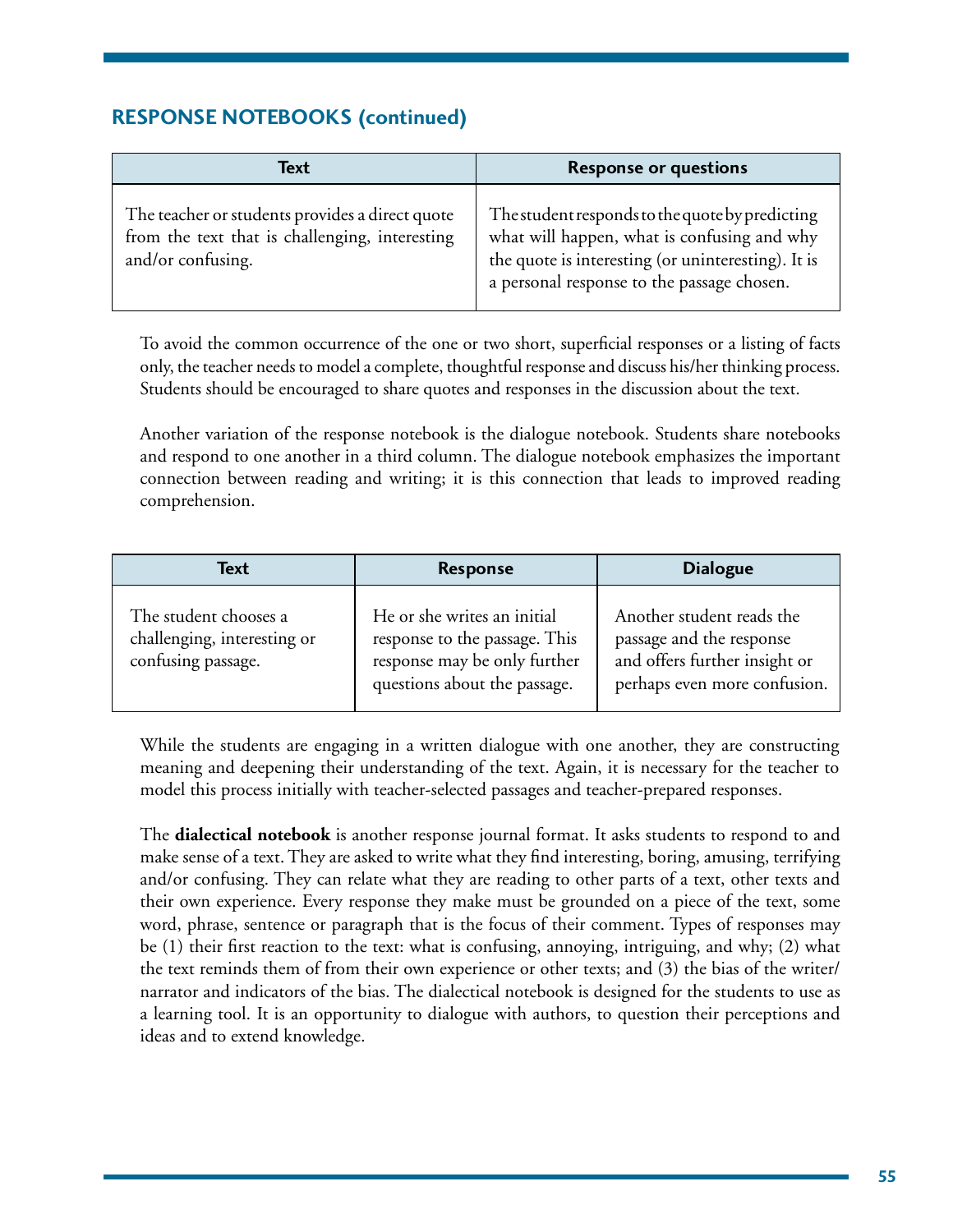### **Anticipation Guides**

**USE:** All Content Areas - All Grade Levels - Before, During and After Reading **FOCUS:** Comprehension Strategies: Activating Background Knowledge, Inferring/Prediction **FOR DETAILED INFORMATION SEE:** Buehl, 2001

An Anticipation Guide is a series of statements that require students to use their background knowledge and make predictions. Students are asked to read each statement of the Anticipation Guide before they read the assignment and decide whether they agree or disagree with the statement. After they have completed the reading assignment, they go back to each statement and again decide whether they still agree or disagree, given their new knowledge. Anticipation guides provide connection to prior knowledge, engage students with the topic and encourage them to explore their own thoughts and opinions.

Anticipation Guides follow a prescribed format. In this activity, the teacher creates a series of general statements related to the topic the students are going to read about. Typically, the statements are not specific details such as dates, definitions or numbers. Rather each statement is a more general statement that relates to the content but often involves some judgment. For example, a very general statement on an Anticipation Guide about the Civil War might be: "The Civil War was unavoidable" or "The Civil War still influences life in the United States."

- 1. The teacher analyzes the material to be read; determines the major ideas explicit and implicit – with which the students will interact; creates short, clear declarative statements that reflect the world in which the students live or know.
- 2. The teacher then puts these statements into a format that will elicit anticipation or prediction making.
- 3. Students complete the Anticipation Guide before reading and the teacher leads a discussion and encourages the students to defend their positions with examples from their own background. This gives students opportunities to share their thoughts with others to increase their exposure to different perspectives.
- 4. The teacher assigns the reading selection.
- 5. Students then revisit the statements and evaluate them in light of the information in the text and the author's purpose.
- 6. The teacher encourages students to reflect on their earlier predictions and feelings about ideas compared to their feelings after they have read the text.
- 7. The teacher and students discuss how this strategy facilitates understanding and critical thinking.

| <b>Before reading prediction</b> | <b>General statements</b> | After reading support |
|----------------------------------|---------------------------|-----------------------|
|                                  |                           |                       |
|                                  |                           |                       |
|                                  |                           |                       |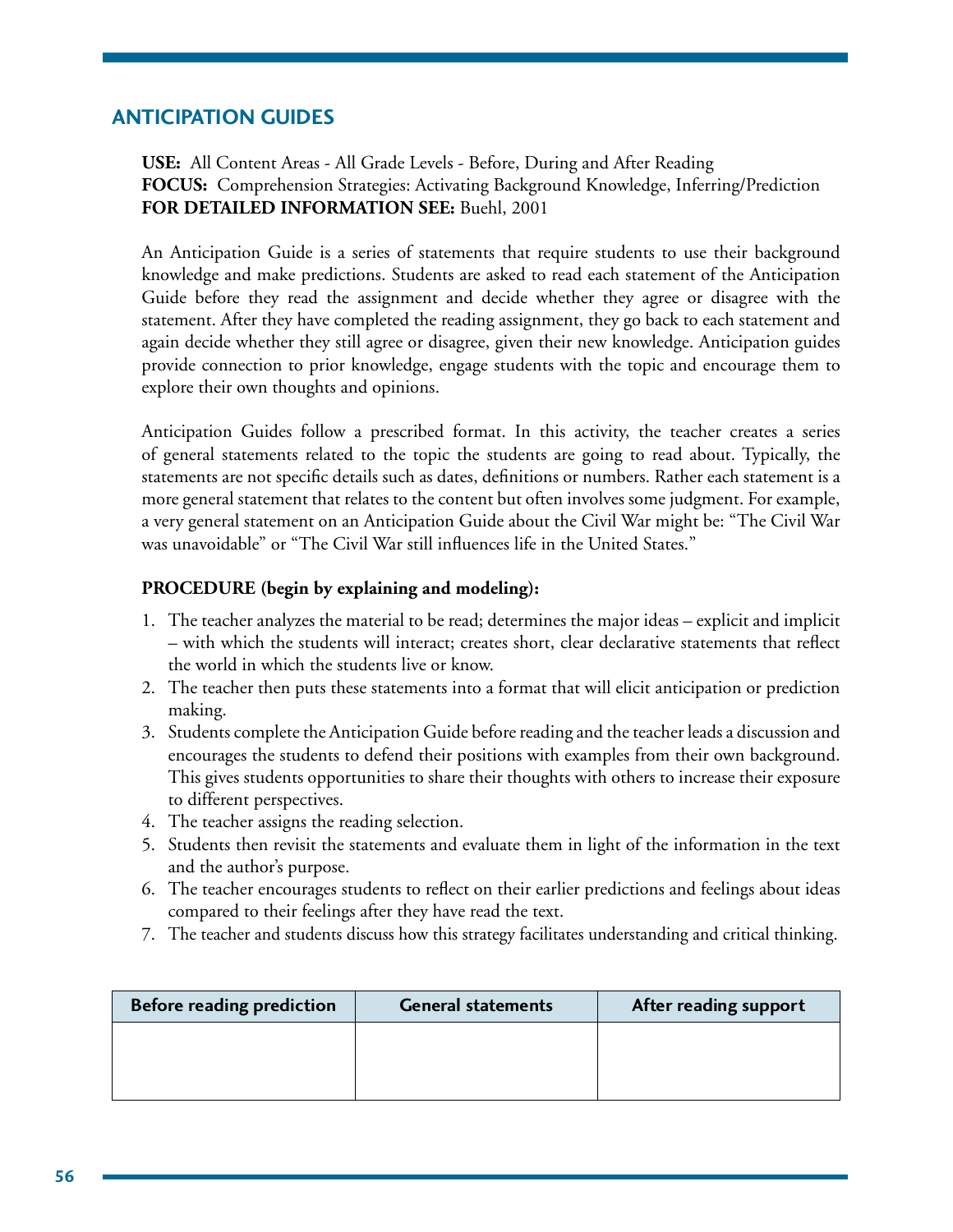# **Chapter Tour**

**USE:** All Content Areas – All Grade Levels – Before, During and After Reading Expository Texts **FOCUS:** Comprehension Strategies: Prediction, Determining Importance **FOR DETAILED INFORMATION SEE:** Buehl, 2001

Students benefit from learning how to use information in textbooks to construct meaning and improve comprehension. Reading-around-the-text is a pre-reading strategy used to preview text. The text preview prepares students to understand what they will be reading. This strategy can be adapted to use with any text but works best with text that contains chapter introductions and summaries, chapter questions, pictures, diagrams and other graphics, and bold or colored vocabulary words or concepts.

#### **PROCEDURE (begin by explaining and modeling):**

- 1. To begin, ask students to look at the pictures. Ask: What do the pictures seem to be about? Why do you think the author may have included these in the chapter?
- 2. Ask students to read the picture captions. Ask: Do the captions provide additional information about the pictures? Do the captions help confirm or change your predictions of what the chapter will be about?
- 3. Ask students to look at any maps, graphs or charts. Ask: What types of information do the graphics provide? Why did the authors include it in this section? What do the graphics tell me about the types of information that will be in this section?
- 4. Ask students to look for indications of *big ideas:* words or headings in bold type, colored words, or words with their pronunciations given. Ask: Do you already know any of these words? Do these words give any clues about the subject of this section?
- 5. Ask students to read the first paragraph of the text (introduction) and the last paragraph (conclusion). Ask: What seems to be the major focus of the chapter according to the introduction and summary? What key ideas are mentioned? Based on this information, what do you think you will learn in this chapter? Why do you think so?
- 6. Tell students that any questions that appear at the end of a text section or chapter are very helpful when preparing to read. Model this stage of the strategy by using the following example: "At the end of the section, I see the 'Content Check' questions. I know these questions are important because we often discuss them in class. Sometimes similar questions are on a test. The first question asks me about some vocabulary words from the section. What important terms should I know and understand after reading this section?"
- 7. Ask students to look at the remaining questions and ask them to consider what they will be expected to know after reading the section. Remind students that the text preview strategy is an important pre-reading technique. Encourage them to think about the ideas and information they learned from this strategy as they read.
- 8. The teacher models this strategy several times with the entire class and discusses how the students can use the strategy in their own reading and learning.

The strategy can be adapted or modified to fit the text or the student. For instance, one group may be assigned to focus on the picture cues and captions, another group to focus on the big idea, and so on. Teachers may want to make a poster of the steps to display in the classroom and give students a smaller model that they can keep in their textbook.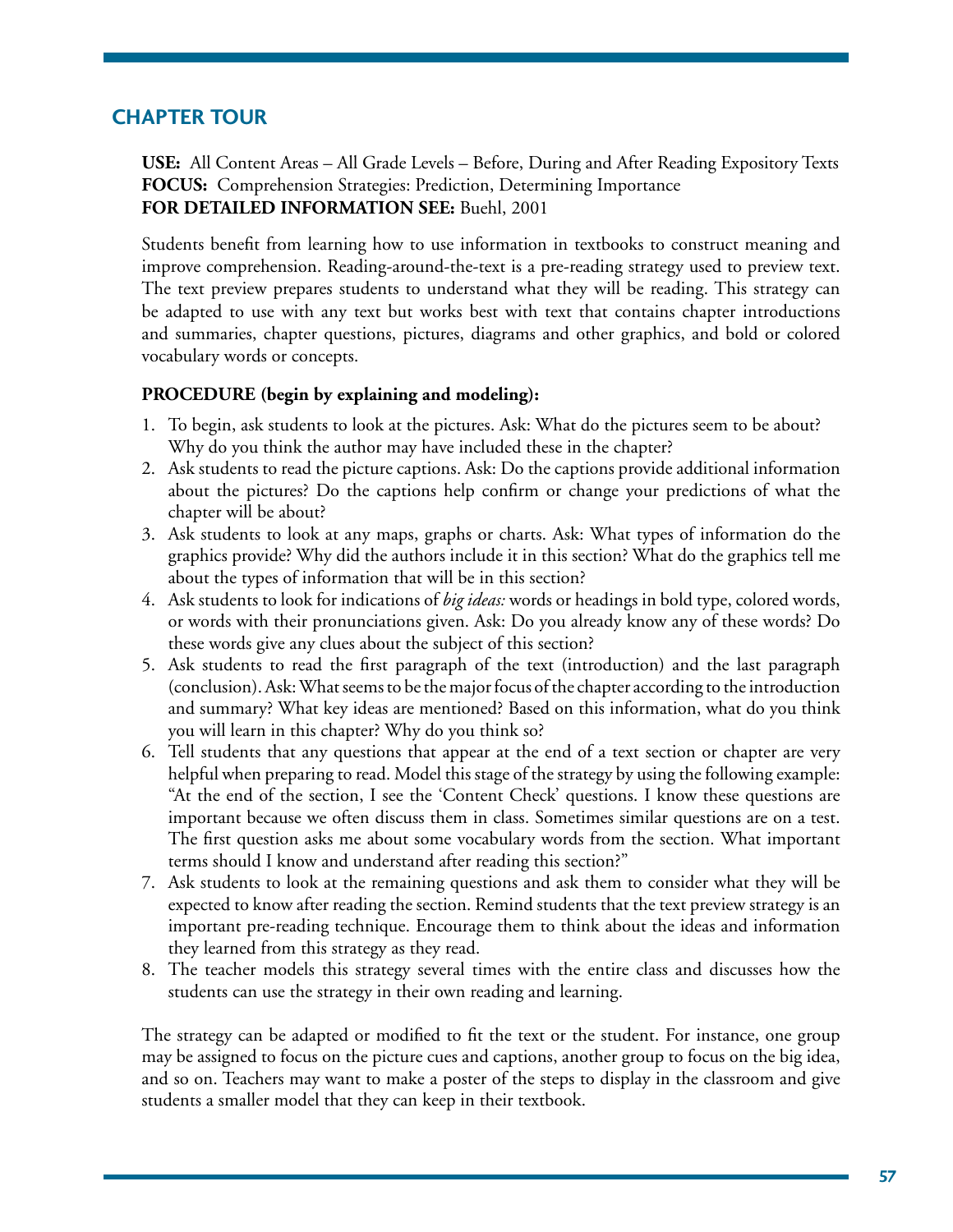# **Classification Chart**

**USE:** All Content Areas – All Grade Levels – Before and After Reading **FOCUS:** Comprehension Strategies: Determining Importance **FOR DETAILED INFORMATION SEE:** Marzano, 2001

### **PROCEDURE (begin by explaining and modeling):**

- 1. The teacher writes subjects/categories/topics/etc., across the top row of boxes.
- 2. Use as few or many of rows and columns as necessary**;** there should be a specific reason students need to recognize the similarities and differences between the provided topics and details.
- 3. Ensure the boxes are large enough to write in.
- 4. Charts can be provided in a variety of forms (e.g., varied sizes of paper, white boards, technology programs).
- 5. Explain to and model for students what each column/row of the matrix requires.

#### **English**

| Man vs. Man | Man vs. Nature | Man vs. Self | Man vs. Society | Man vs.<br>Humanity |
|-------------|----------------|--------------|-----------------|---------------------|
|             |                |              |                 |                     |
|             |                |              |                 |                     |
|             |                |              |                 |                     |

#### **Mathematics**

| Cubes | <b>Spheres</b> | Prisms | Cones | Cylinders | Pyramids |
|-------|----------------|--------|-------|-----------|----------|
|       |                |        |       |           |          |
|       |                |        |       |           |          |
|       |                |        |       |           |          |

#### **Science**

| Oceanology | Zoology | Geology | Meteorology | Botany |
|------------|---------|---------|-------------|--------|
|            |         |         |             |        |
|            |         |         |             |        |
|            |         |         |             |        |

#### **Social Studies**

| Nature | Humanity | Art | History | Politics | Religion/<br>Philosophy | Math/Logic |
|--------|----------|-----|---------|----------|-------------------------|------------|
|        |          |     |         |          |                         |            |
|        |          |     |         |          |                         |            |

#### **Music**

| Composer | fenre | tyle | $H^{\bullet}$<br>1tle | <b>Time Period</b> |
|----------|-------|------|-----------------------|--------------------|
|          |       |      |                       |                    |
|          |       |      |                       |                    |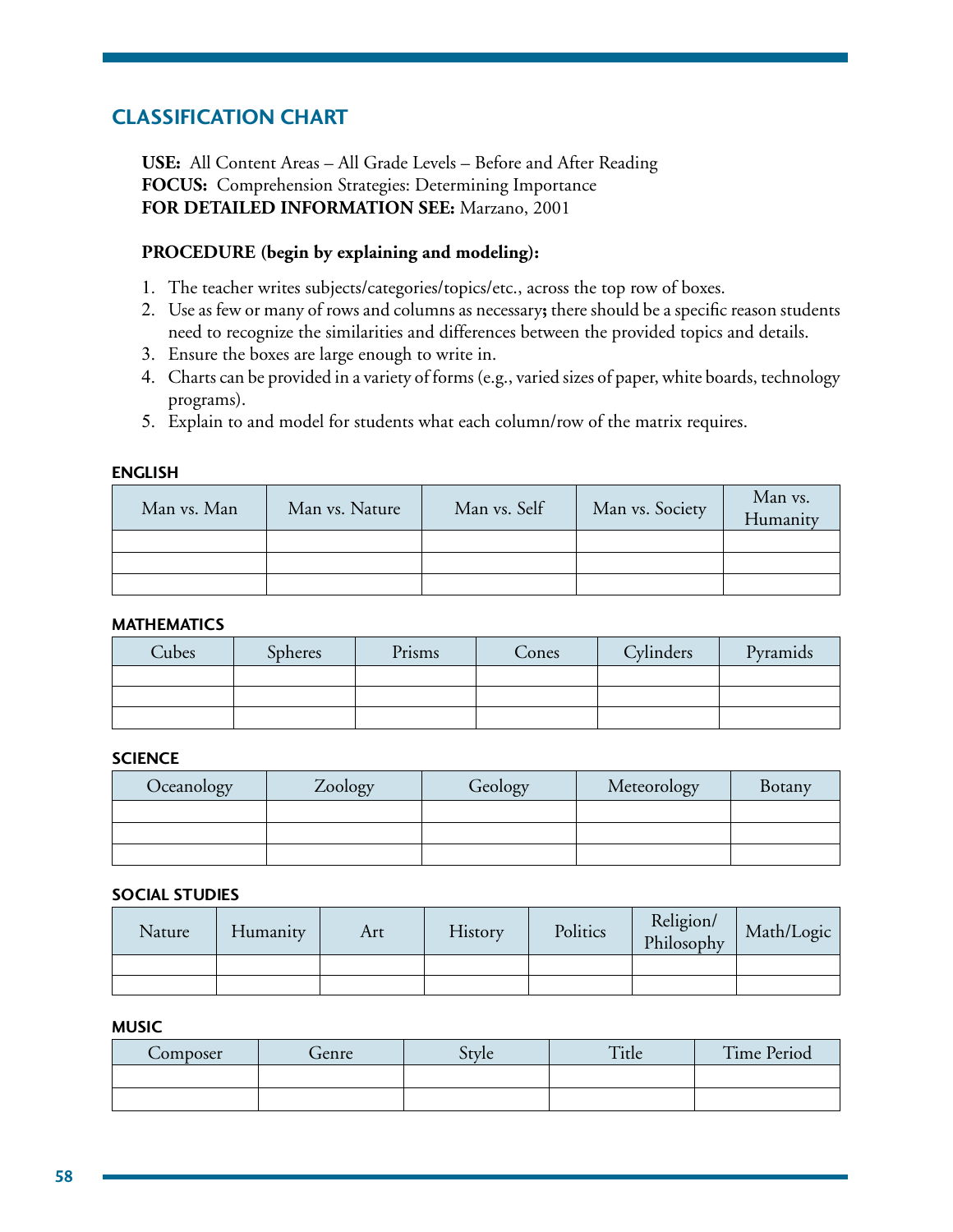### **Visualizing**

**USE:** All Content Areas - All Grade Levels - Before, During Reading **FOCUS:** Comprehension Strategies: Monitoring for Meaning **FOR DETAILED INFORMATION SEE:** Keene and Zimmerman, 1997; Boyles, Southern Connecticut State University, 2004

Good readers create visual images or pictures in their minds as they are reading. Visualizing helps enhance a student's comprehension and memory of the text. Texts that evoke strong emotions often do so because readers can picture a particular situation.

- 1. The teacher reads a short selection aloud and models how he/she as a mature reader visualizes while reading.
- 2. The teacher reads another short selection and asks students to visualize as they listen. Discuss with the students what pictures they created in their minds and what words or ideas in the selection helped them create the pictures.
- 3. The teacher repeats the procedure several times until the students are comfortable with the concept of visualizing.
- 4. The teacher then asks students to read and visualize while they are reading and uses prompts such as:
	- a. When you were reading the story, did you make any pictures or images in your mind? Tell me everything you can about that picture or image.
	- b. What do you see in your mind when you read this particular sentence?
	- c. Do the pictures or images help you to understand the story? How?
- 5. The teacher closes this activity with a discussion of how students should use visualizing in their own reading and learning.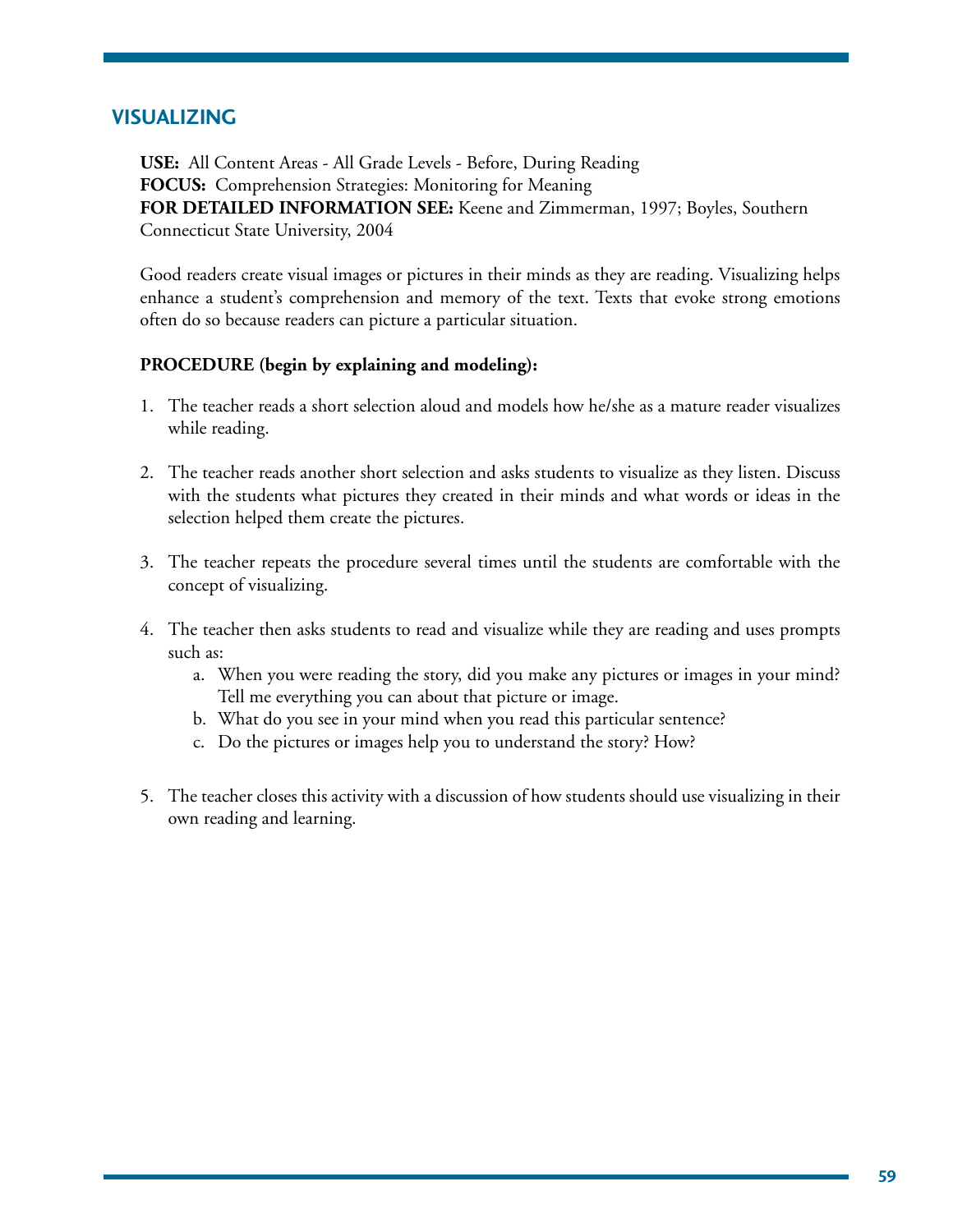## **Think-Alouds / Metacognitive Process**

**USE:** All Content Areas - All Grade Levels - Before, During Reading **STRATEGY FOCUS:** Comprehension Strategies: Monitoring for Meaning, Predicting, Making Connections **FOR ADDITIONAL INFORMATION SEE:** Hinson, 2000; Wilhelm, 2001

The think-aloud is a powerful, versatile teaching tool. It is an activity in which the "expert reader" (the teacher) demonstrates for students the thinking that occurs as he/she constructs meaning from a text. The "expert" reader makes visible to the students the thinking, questioning, predicting, reflecting, connecting and clarifying that occurs during reading. A think-aloud allows the student "to see" the reading strategies an "expert" reader uses.

#### **PROCEDURE (begin by explaining and modeling):**

Wilhelm (2001) suggests following these steps in planning and using a think-aloud:

- 1. The teacher chooses a short piece of text.
- 2. The text should be interesting to students and at their instructional level.
- 3. The teacher explains how a think-aloud works and identifies the strategies being used.
- 4. Select one or two of the core reading strategies.
- 5. Tell students the purposes for reading the text.
- 6. Tell students to listen for the strategies the teacher is using as he/she thinks aloud.
- 7. The teacher reads the text aloud and thinks aloud as he/she reads.
- 8. Read the text slowly and stop frequently to "think-aloud" reporting on the use of the targeted strategies — "Hmmm…." can be used to signal the shift to a "think-aloud" from reading.
- 9. Students underline the words and phrases that helped the teacher use a strategy.
- 10. The teacher and students list the strategies used.
- 11. The teacher asks students to identify other situations in which they could use these strategies.
- 12. The teacher reinforces the process with additional demonstrations and follow-up lessons.
- 13. When students are comfortable with the procedure, they can "help" the teacher as he/she does the think-aloud. The teacher models this process several times and students discuss how they might use the strategy and how it facilitates comprehension. Eventually, students should be able to do think-alouds on their own. A teacher may have students work with a partner or in small groups and practice thinking aloud.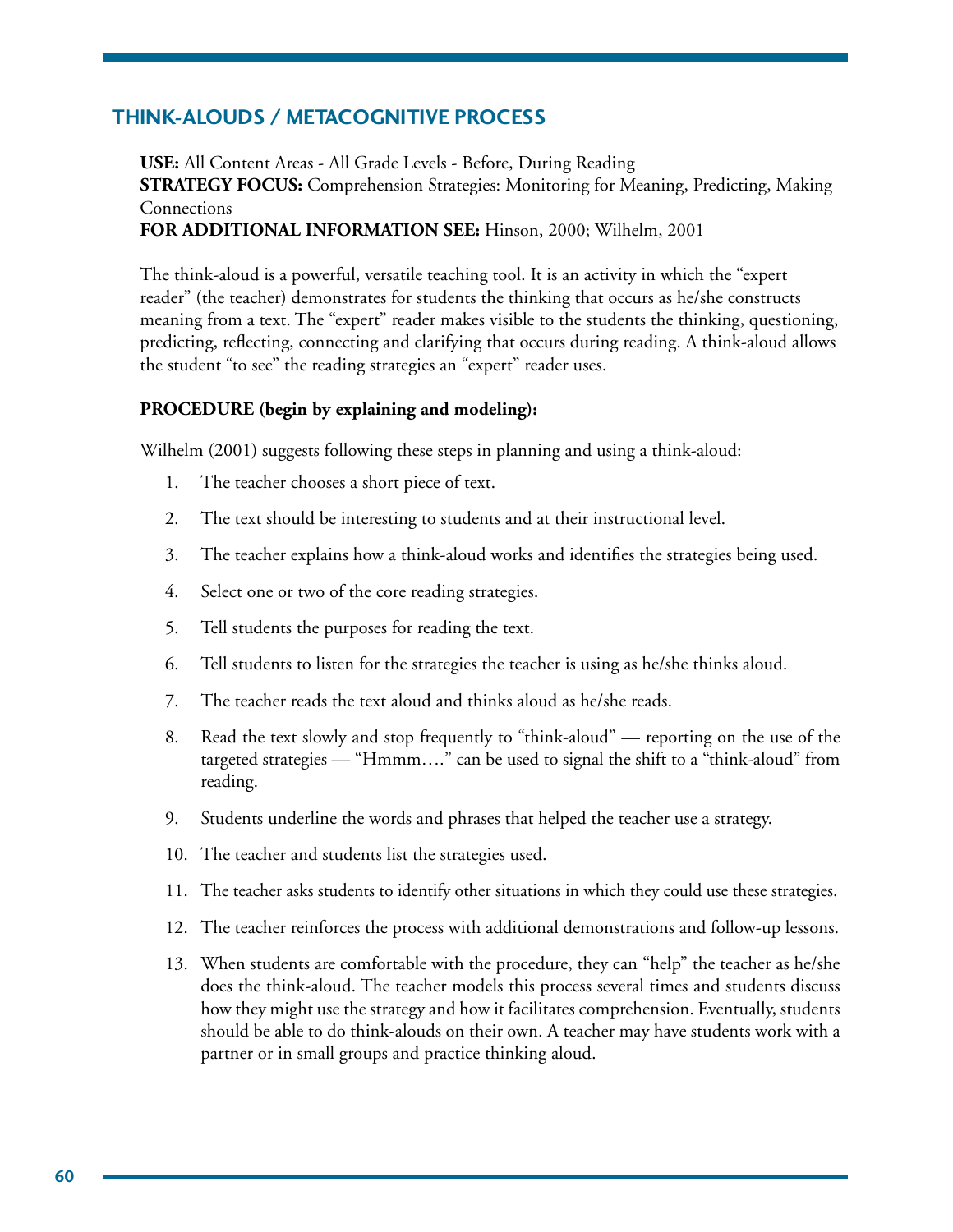### **Semantic Map**

**USE**: All Content Areas - All Grade Levels - Before and After Reading **FOCUS**: Comprehension Strategies: Activating Background Knowledge, Predicting **FOR DETAILED INFORMATION SEE**: Stevens and Brown, 1999; Readence, Moore, Rickelman, 2000

A semantic map is a visual presentation of a person's knowledge of and experiences with an identified concept. Creating a semantic map activates background knowledge and encourages making predictions about the text to be read.

- 1. The teacher selects a big idea or topic in the passage, writes it on a chart, overhead or board, and puts a circle around it.
- 2. Students brainstorm subtopics related to the topic. Lines are used to connect these to the main topic.
- 3. Students then brainstorm specific vocabulary or ideas related to each subtopic. Record these ideas to each subtopic.
- 4. Students read the text and revise the semantic map to reflect new knowledge or add new circles. There is no limit to the subtopics.
- 5. The teacher closes this activity with a discussion of how students can use semantic maps in their own reading and learning.

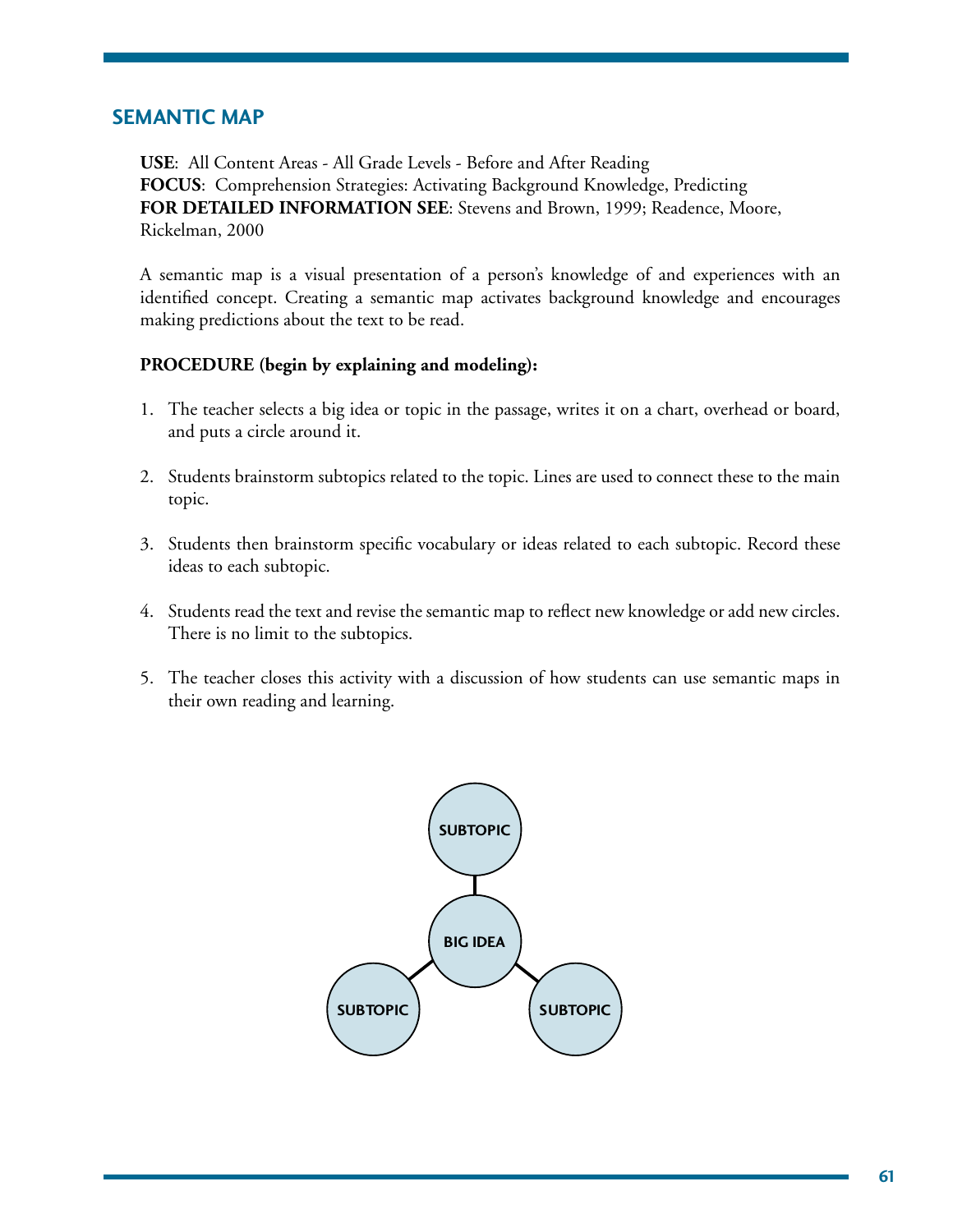### **Graphic Thinking Organizers**

**USE:** All Content Areas - All Grade Levels - Before, During and After Reading **FOCUS:** Comprehension Strategies: Organizing information, Synthesizing/Summarizing, Determining Importance

**FOR DETAILED INFORMATION SEE:** Hinson, 2000; Readence, Moore, Rickelman, 2000; Marzanno, 2001

Graphic thinking organizers are visual representations of the organization of the ideas. These representations clarify the relationships of ideas and for many students make remembering the ideas easier. Students must have a wide variety of organizers to fit varied learning styles and situations. They make excellent pre-assessment, monitoring and post-assessment tools for teachers. Organizers must fit the text and purpose.

### **PROCEDURE (begin by explaining and modeling):**

- 1. The teacher chooses an organizer that matches the organizational structure of the material to be read. There are graphic organizers for most organizational patterns.
- 2. The teacher introduces the organizer and models how to fill in the important information based on the reading assignment.
- 3. Students then read and complete the organizer. This may be done individually, with a partner, or in small groups.
- 4. The teacher then discusses with the class how they completed the organizer, what ideas they included, and how this organizer summarizes the important ideas in the reading.
- 5. The teacher closes this activity with a discussion of how students can use organizers in their own reading and learning.

#### **• Time Order, Sequencing of Events, or Flow**

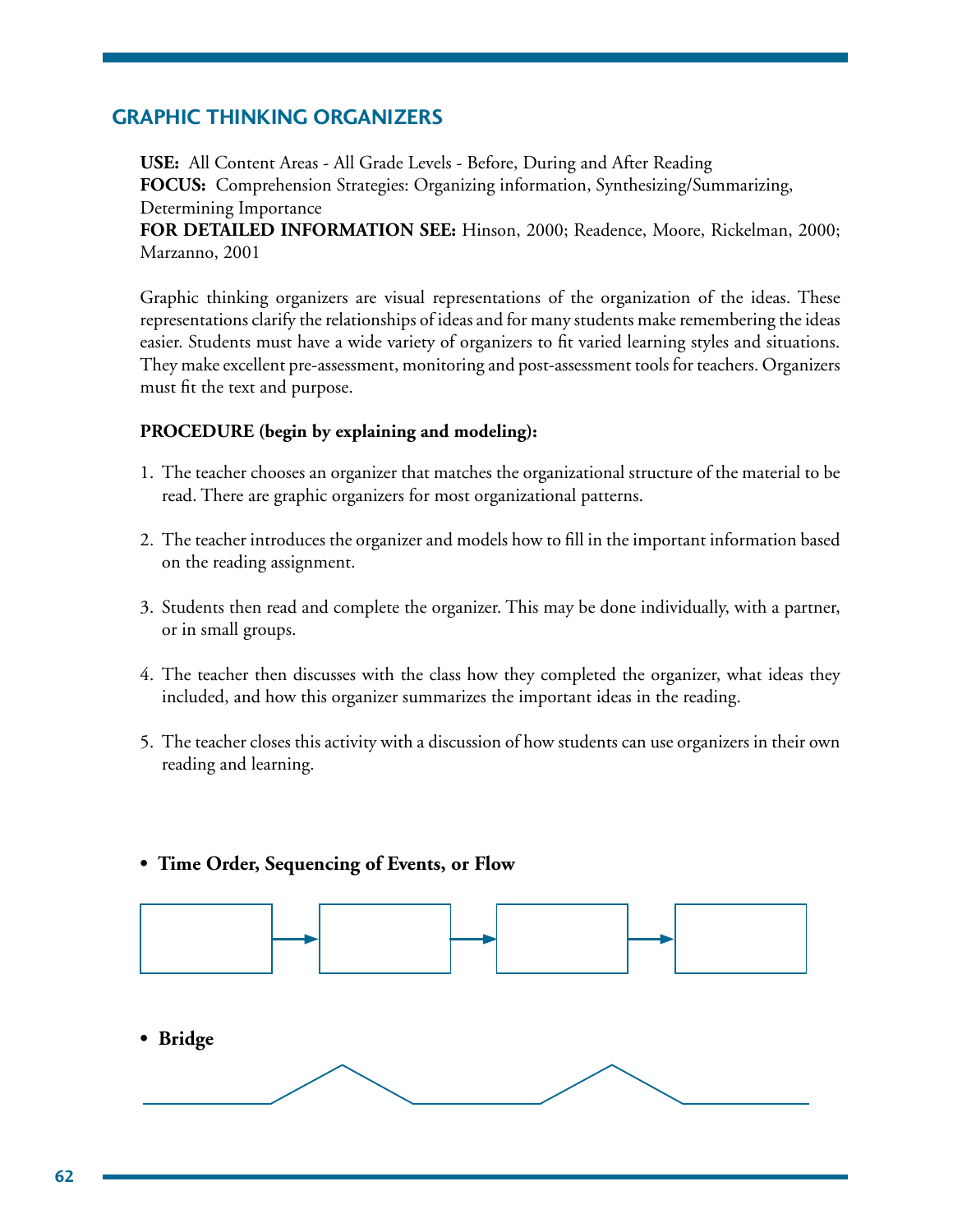# **Graphic Thinking Organizers, continued**

- **Venn • Fishbone** Result Detail Cause Cause 3 Detail Cause 2 Cause & Problem Solution Who What Why Attempted Solutions 1. 2. Results 1. 2. End Results
- **Problem/Solution Organization**

**• Fact and Opinion**

| Fact | Opinion |
|------|---------|
|      |         |
|      |         |
|      |         |

Detail

Detail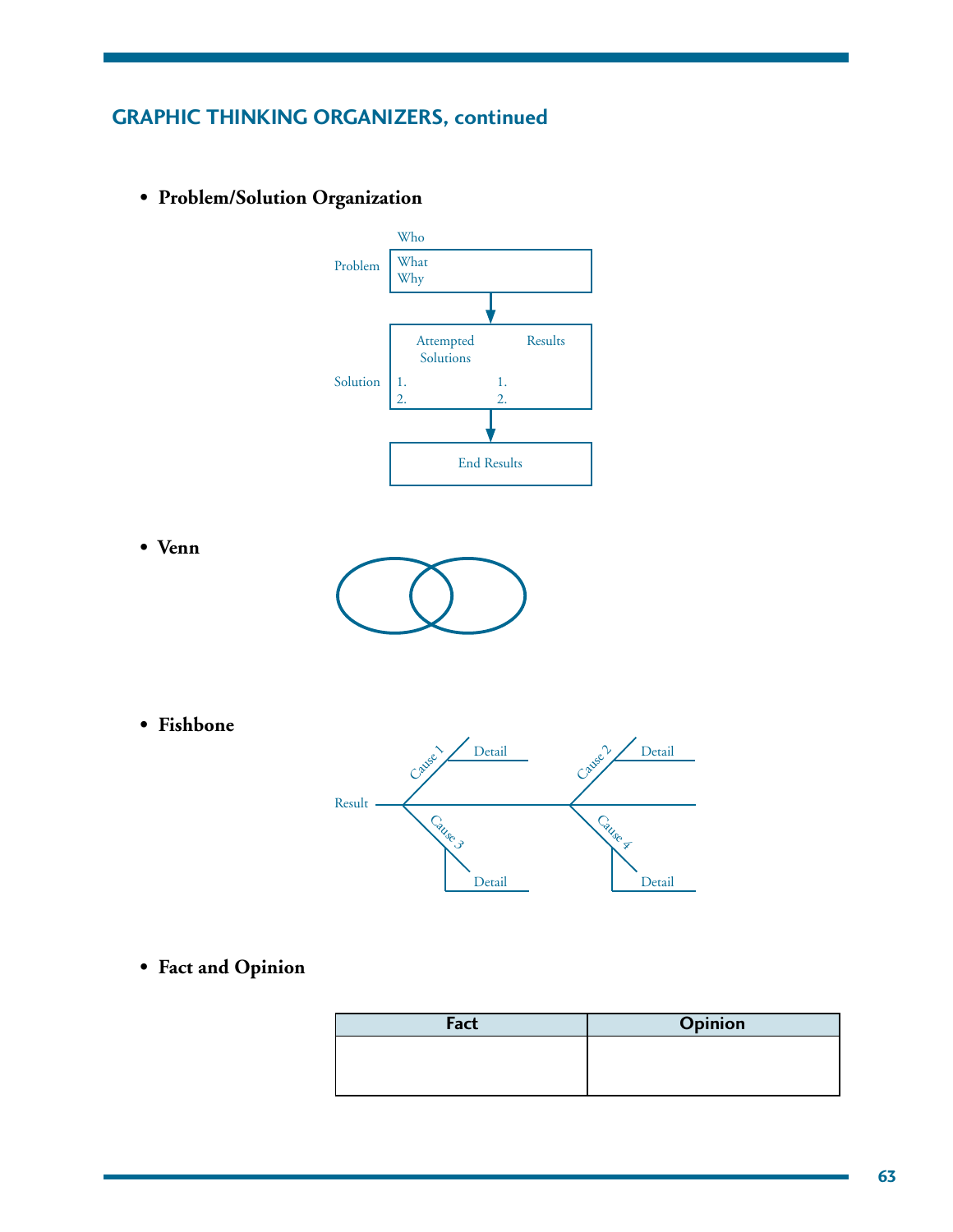# **Obstacle Course (Physical Activity)**

**USE:** All Content Areas – All Grade Levels – During or After Reading **FOCUS:** Comprehension Strategies: Activating Background Knowledge, Questioning **FOR DETAILED INFORMATION SEE:** n/a

#### **PROCEDURE: (This is a great activity for reviewing information.)**

- 1. The teacher organizes information that students will need to review.
- 2. The teacher plans obstacles that must be overcome by solving problems. This works best when a physical challenge and a mental challenge are put together. If the students are young the physical challenge can be simple; as they get older the physical challenge should increase. Obstacle courses should have enough stations so that two to three students could be at a station together.

 An example for language arts: Station 1 – Students must spell a word then hop to the next station. Station 2 – Students must write an answer to a question then skip to next station. Station 3 – Students must match vocabulary words with meanings. Students jump the note card with the word to the note card with the definition (then replace them when they are done for the next student coming through).

 An example for math: Station 1 – Students can step only on numbers that are multiples of threes (make steppingstones out of paper, tape or hot spots). Station 2 - Students must solve a problem and use the answer to lead them to the next obstacle (like the number of steps). Station 3 – Students must divide the area into fractions and can safely travel through that area only (1/4 of area is safe for stepping).

3. Students progress through the obstacle course reviewing information. Students should start at different points so that there is no waiting. Students should travel in the same direction through the obstacle course (clockwise). If two to three students are traveling together, they can either work on the same problem together or have separate problems that they can choose to do. Students should replace any items that were disturbed while they were at a station.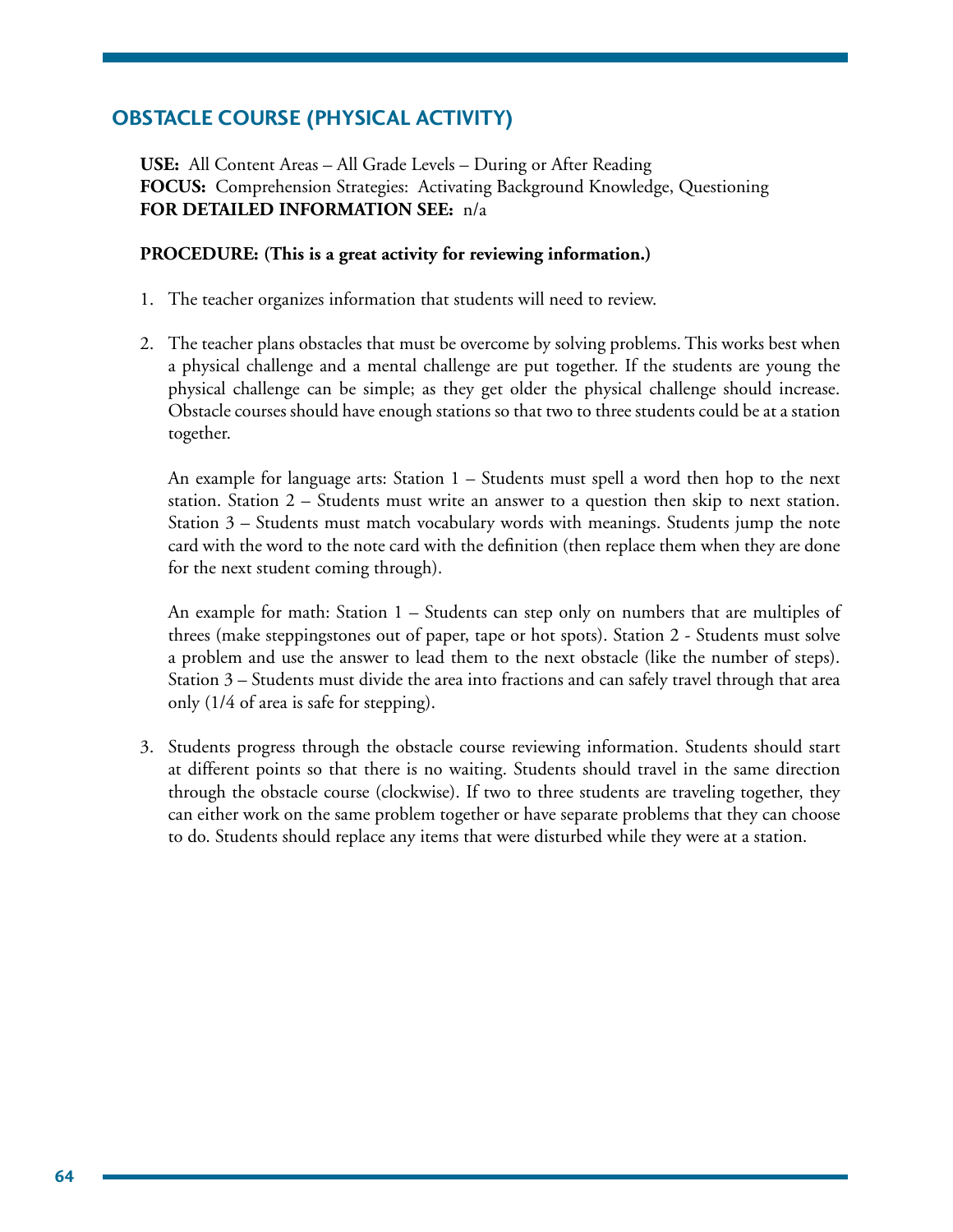# **Walk this Way – Talk this Way – Look this Way**

**USE:** All Content Areas – All Grade Levels – During Reading **FOCUS:** Comprehension Strategies: Questioning, Analyzing, Evaluating **FOR DETAILED INFORMATION SEE**: American Medical Association, 1990; Gardner, 1999; Meckler, 1985

Literacy includes the ability to see and interpret messages that are read, seen, and heard from all types of sources. Students will identify sources of media messages that promote dress, behavior, and body type, and analyze the messages — either obvious or cloaked. They will develop their own media message that promotes healthy behaviors — magazine, TV or radio ad, bulletin board message, webpage, billboard, pamphlet, or flier — making a clear statement to persuade others to make health-enhancing decisions. This activity provides a strategy for teaching/reinforcing visual arts and literacy skills while identifying, accessing, evaluating and applying health skills and concepts at the same time.

Students are exposed to an onslaught of media messages every day, from television, radio/iPod, magazine and Internet. Advertisers promote products by making certain appearances and body types appear cool and acceptable. By interpreting media and applying messages to themselves, adolescents and teens develop self-concepts that are positive or negative, self-acceptable or unacceptable in comparison to these images. Adolescents and teens are increasingly uncomfortable with their body images. The media set unrealistic standards for the way people should look, dress and act. Individuality and a healthy body are more important than current fashions. In this activity, students will explore messages in the media and advocate more healthy and realistic role models.

### **PROCEDURE (adjust to age/grade appropriateness):**

- 1. Invite students to check out the cover and advertisements of any magazine they read. Ask the students to discuss whether the images are really what normal people look like, if this is what people are supposed to look like, and if it is realistic to look like the people in the pictures.
- 2. Challenge students to explore the media's effects on body image.
- 3. Challenge students to create an advertisement targeted to people their own age that advocates a healthy body image based on individual differences while promoting healthy lifestyles and behaviors.

Key concepts to incorporate into this activity include body types, components of body image, and elements of fitness. Let students know they will be assessed on their ability to show concepts and skills that advocate for healthy role models, healthy body and healthy behaviors.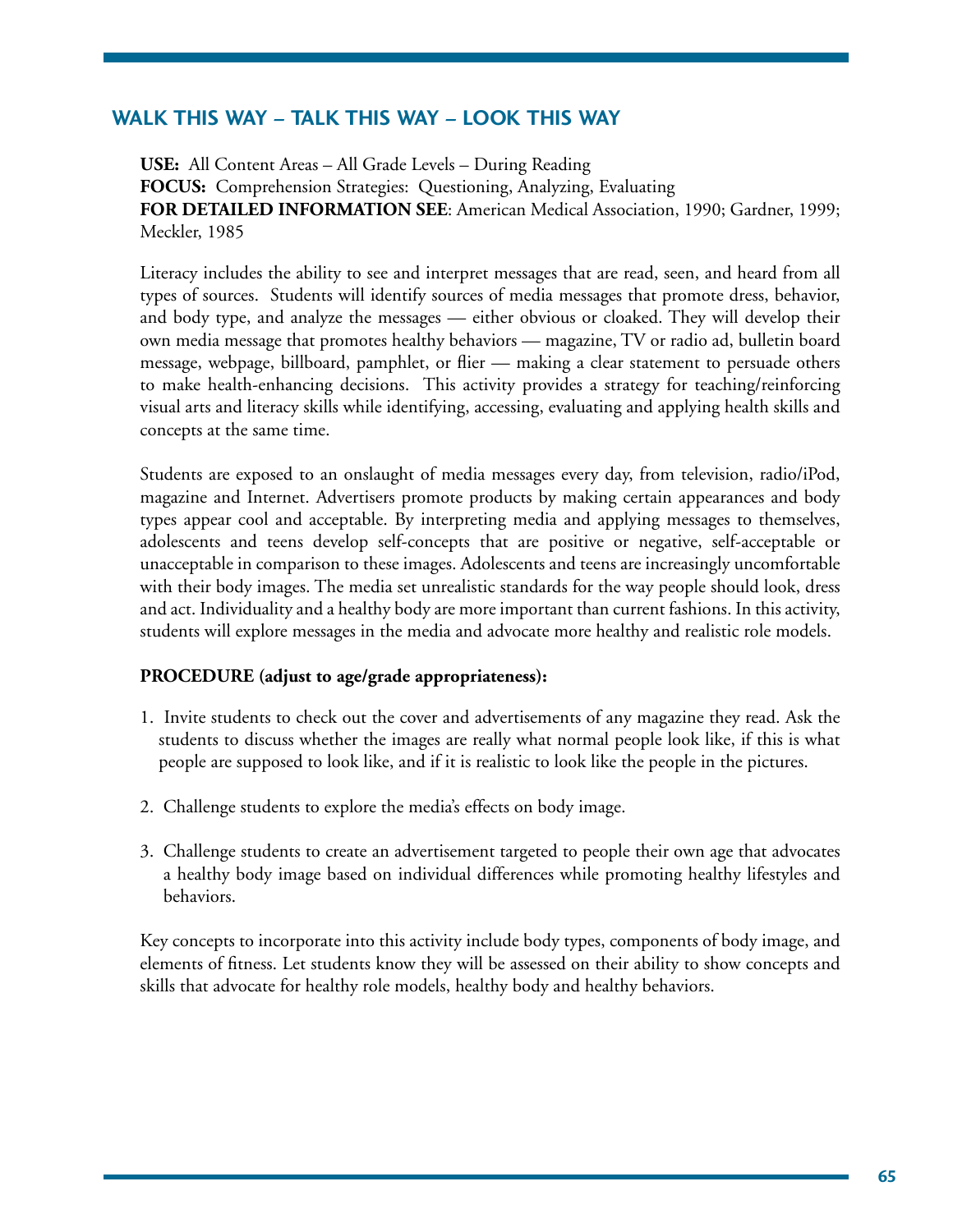### **Concept of Definition Map**

**USE**: All Content Areas - All Grade Levels - Before Reading **FOCUS:** Vocabulary **FOR DETAILED INFORMATION SEE:** Schwartz and Raphael, 1985; Buehl, 2001

A word map is a diagram of a word's meaning that includes what it is, what characterizes it and what are examples of it. The purpose of a word map is to build personal meanings by connecting the new information with prior knowledge. It is a simple strategy that works well with content vocabulary.

- 1. The teacher selects or has students select a word to be explored and places the word in the center of the word map.
- 2. The teacher asks students to determine a *definition* that best describes the word and write it in an appending box.
- 3. Next the students provide some words that are *synonyms*.
- 4. The students then provide some specific *examples* of the word.
- 5. The teacher and students discuss the word map and relate it to the reading assignment.
- 6. Students read the text, revisit the map, and make modifications or additions.
- 7. The teacher closes this activity with a discussion of how students can use word maps in their own reading and learning.

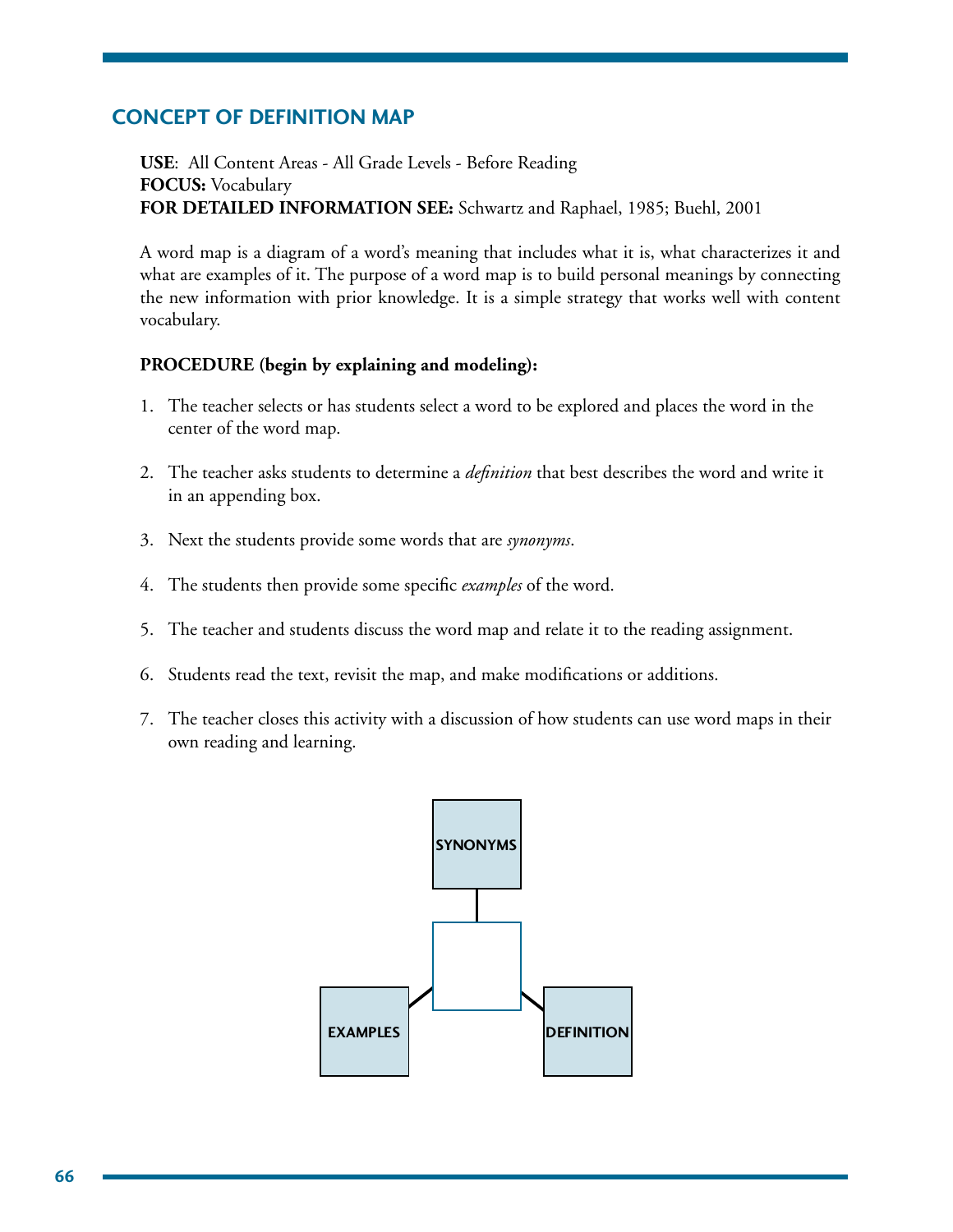# **Context Clues for Determining Word Meanings**

**USE**: All Content Areas - All Grade Levels - During Reading **FOCUS:** Vocabulary **FOR DETAILED INFORMATION SEE:** Vacca and Vacca, 1999

Context clues can sometimes be very helpful in facilitating students' inferring of unfamiliar word meanings. It should be noted that the focus here is on using context to figure out what words *mean*, not on using context to *read* words.

### **PROCEDURE (begin by explaining and modeling):**

1. The teacher explains to students the eight types of context clues and gives examples of each.

Eight types of context clues:

- Definition uses a definition that often connects the unknown word to a known word
- Example-Illustration uses an example or illustration to describe the word
- Compare-Contrast uses a comparison or contrast to define the word
- Logic uses a connection such as a simile to the unknown word
- Root Words and Affixes uses meaningful roots and affixes to determine meaning
- Grammar provides syntactical cues that allow the reader to hypothesize meaning
- Cause and Effect uses a cause and effect example that allows the reader to hypothesize the meaning
- Mood and Tone uses a description of mood related to the word that allows the readers to determine the meaning (Vacca and Vacca, 1999)
- 2. The teacher uses a read-aloud and think-aloud to demonstrate how to use one or more of the clues to determine the meaning of a difficult or unfamiliar word in the text. The think-aloud highlights the most effective clue based on the context of the sentence. The teacher should model how readers use several of the clues to figure out the meanings of unknown words.
- 3. If the context does not provide enough information, the teacher demonstrates other strategies for figuring out the meaning of the word – such as making an educated guess, using a dictionary, talking to a friend, etc.
- 4. The teacher and students discuss how to use these context clues as they read and how they help the students understand the text.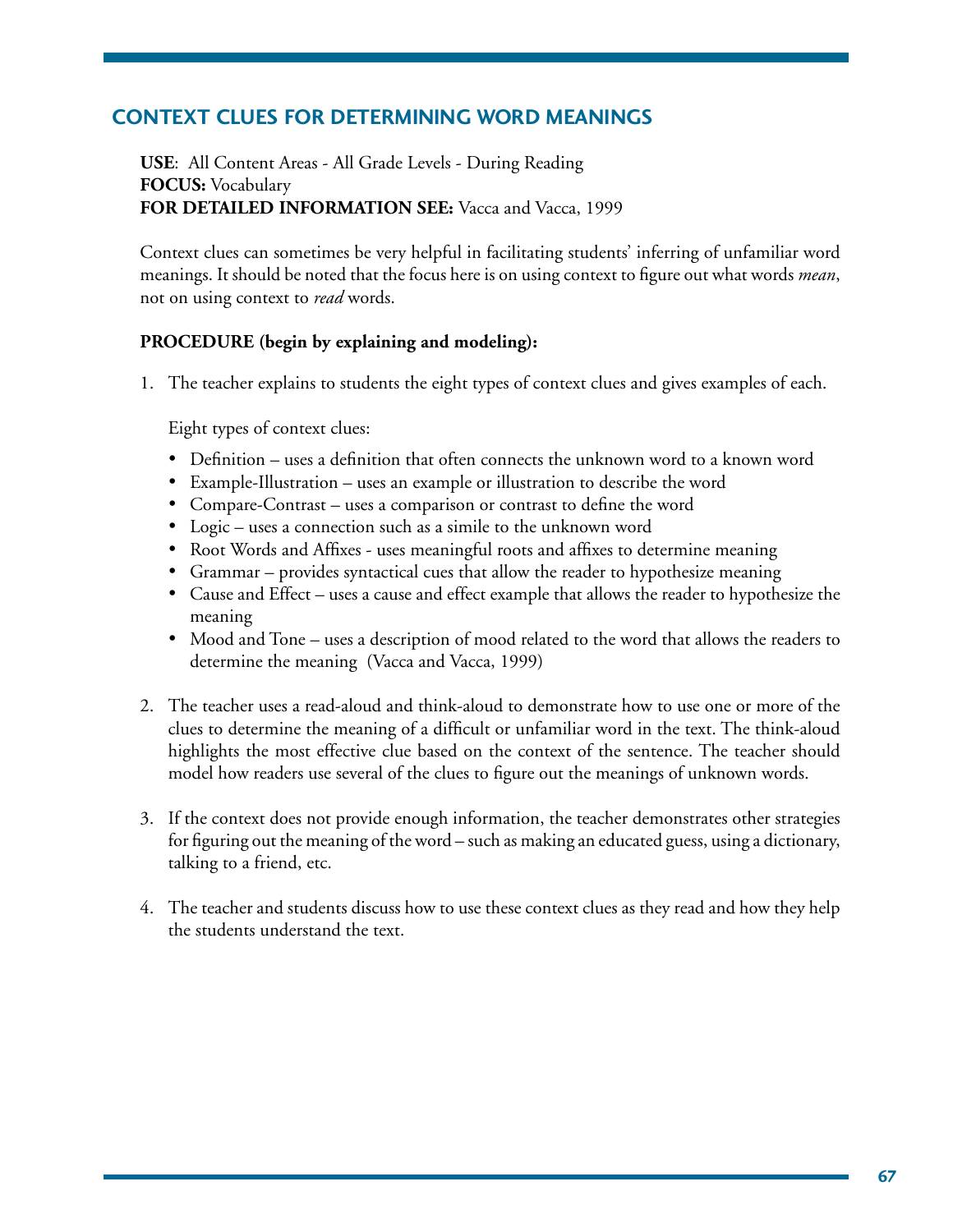### **List-Group-Label**

**USE**: All Content Areas - All Grade Levels – Before and After Reading **FOCUS:** Vocabulary **FOR DETAILED INFORMATION SEE:** Readence, Moore, Rickelman, 2000

Activating prior knowledge about a topic helps in the development of a clearer understanding about concepts to be learned. In the List-Group-Label activity students begin with a key word and then proceed to categorize and organize around these categories their background knowledge and eventually their new knowledge from the text.

- 1. The teacher writes a cue vocabulary word on the board or overhead.
- 2. Students brainstorm other words related to the vocabulary word while the teacher writes down all ideas.
- 3. The teacher leads a discussion about whether any words or concepts should be eliminated and, if so, why.
- 4. The teacher divides the class into groups of three or four. The groups cluster the words and give each cluster a descriptive term.
- 5. The groups share their clusters and give reasons for their choices. There are no wrong answers if clusters and labels can be justified.
- 6. Students then read the text. When finished, the teacher asks the students to revisit their clusters and change, add to or modify their clusters.
- 7. The teacher and students share their clusters and discuss their rationales.
- 8. The teacher closes this activity with a discussion of how students can use list-group-label in their own reading and learning.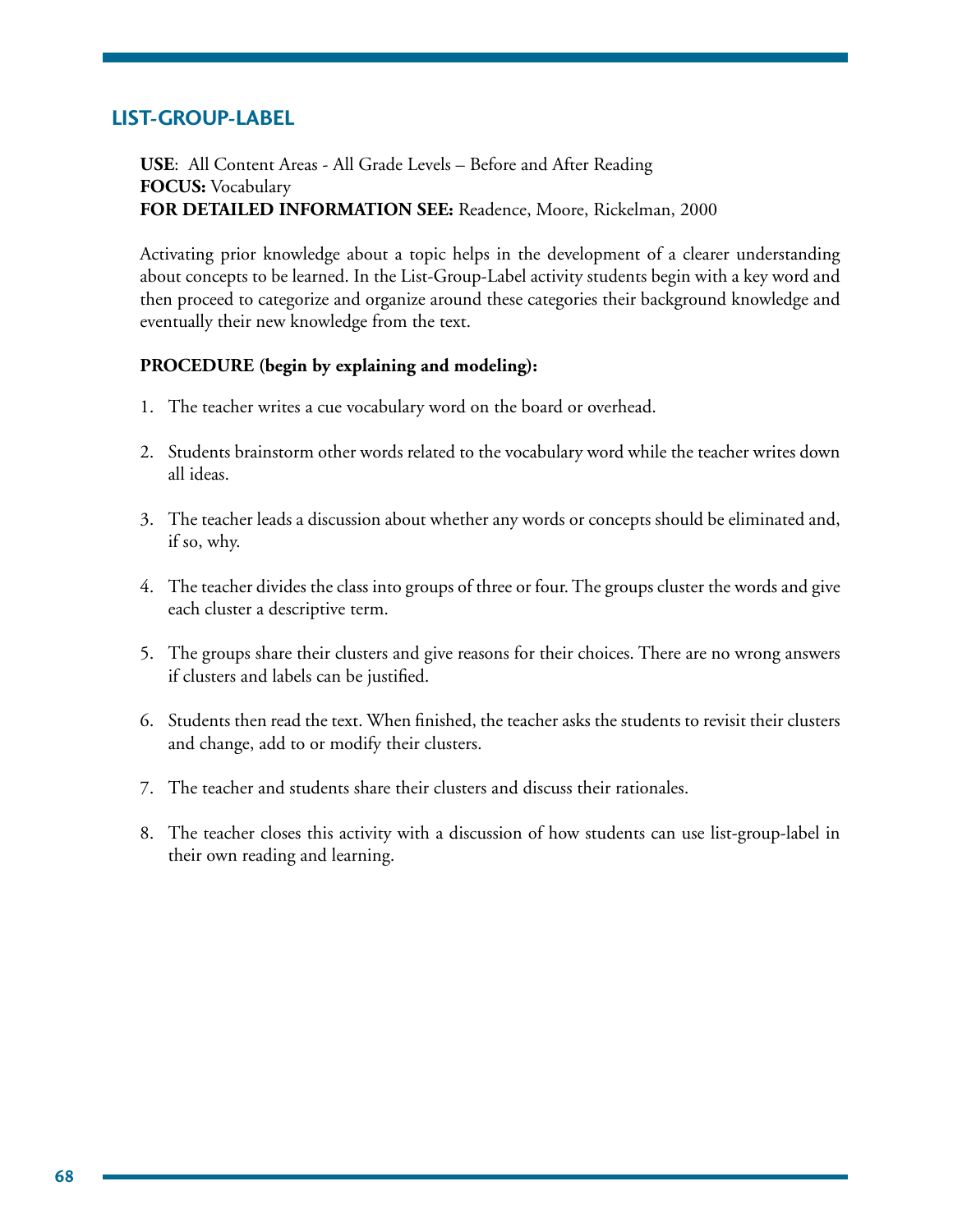# **Possible Sentences**

**USE**: All Content Areas - All Grade Levels – Before and After Reading **FOCUS:** Vocabulary **FOR DETAILED INFORMATION SEE:** Readence, Moore, Rickelman, 2000; Buehl, 2001

In the possible sentences activity students are given the new vocabulary terms from a reading assignment and asked to create sentences that they believe are reasonable, possible uses of the words. This activity encourages students to use their background knowledge, draw connections between the known and unknown, and make predictions about the content of the reading assignment.

- 1. The teacher chooses six to eight words from the text that are key concepts for the topic being studied and lists them on the board or overhead.
- 2. The teacher then chooses another four to six words from the text that may be more familiar to the students and list them on the board or overhead.
- 3. The students (individuals or groups) develop sentences using at least two of the words in each sentence. The teacher writes all contributed sentences on the board.
- 4. After reading, the students revisit the original sentences to confirm, extend or revise as needed. They add any new information to the sentences and then can use the revised sentences as the basis for creating summaries.
- 5. The teacher closes this activity with a discussion of how students can use possible sentences in their own reading and learning.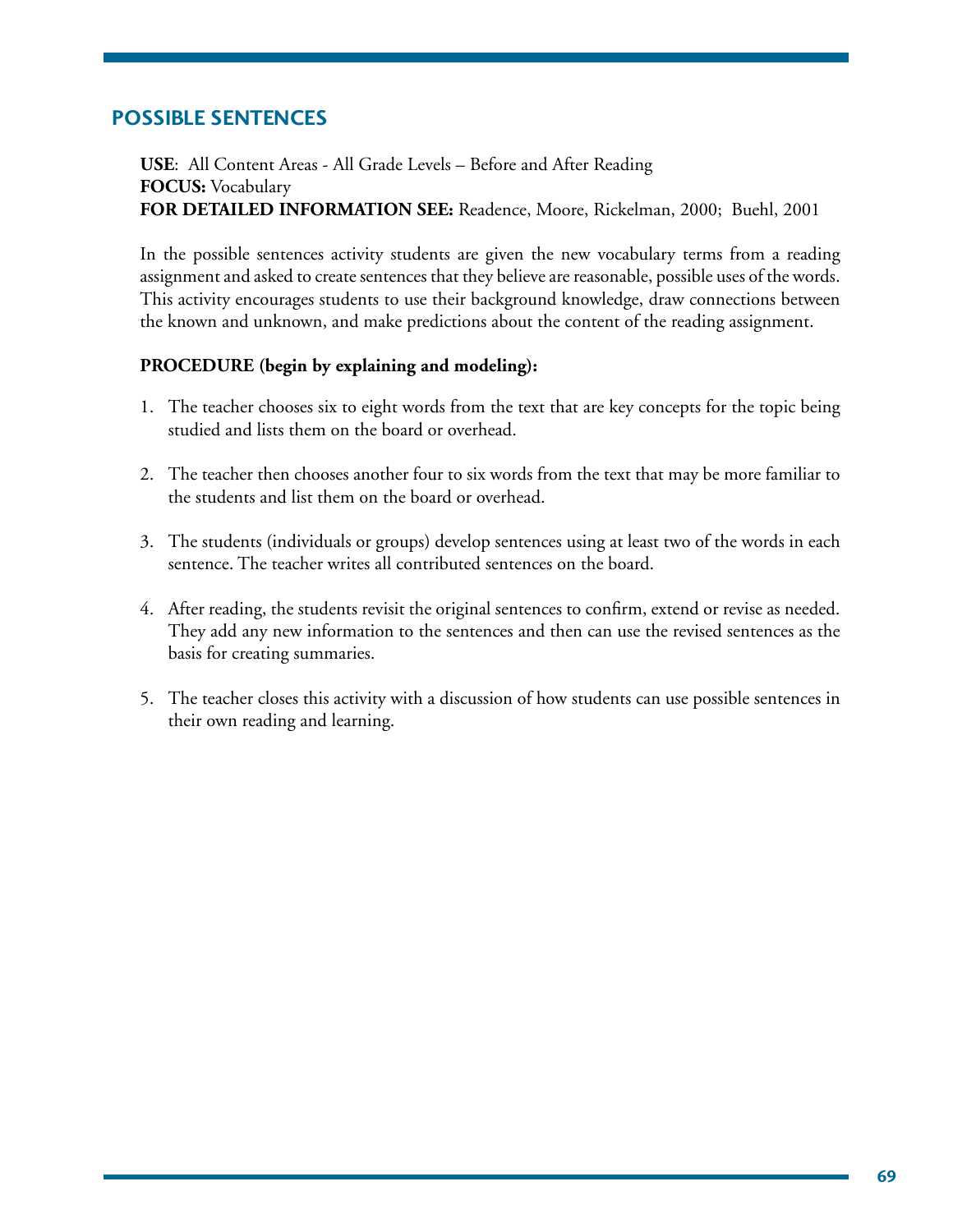# **Semantic Feature Analysis**

**USE**: All Content Areas - All Grade Levels – Before and After Reading **FOCUS:** Vocabulary **FOR DETAILED INFORMATION SEE:** Readence, Moore, Rickelmlan, 2000; Buehl, 2001

The semantic feature analysis activity requires students to make predictions about attributes related to specific vocabulary words or concepts, to set a purpose for reading or researching, and to confirm predictions.

- 1. The teacher selects a topic, some words or categories that relate to the topic or theme and lists the words in the left-hand column of the semantic feature analysis chart.
- 2. The teacher then chooses attributes that relate to one or more of the words and lists those across the top row of the chart.
- 3. Students study the words and attribute and make predictions about which attributes relate to each word by placing a "+" if it is a characteristic, a "-" if it is not, and a "?" if they are not sure.
- 4. The teacher and students discuss their predictions and students explain why they chose specific characteristics.
- 5. Students then read and modify their charts as they find additional information.
- 6. After completing the reading, the students share completed charts in small groups and then discuss as a class.
- 7. The teacher closes this activity with a discussion of how students can use semantic feature analysis charts in their own reading and learning.

|                           | <b>USA</b> | Japan | Australia |
|---------------------------|------------|-------|-----------|
| Democratic Government     |            |       |           |
| Population 100M-plus      |            |       |           |
| Centrally planned economy |            |       |           |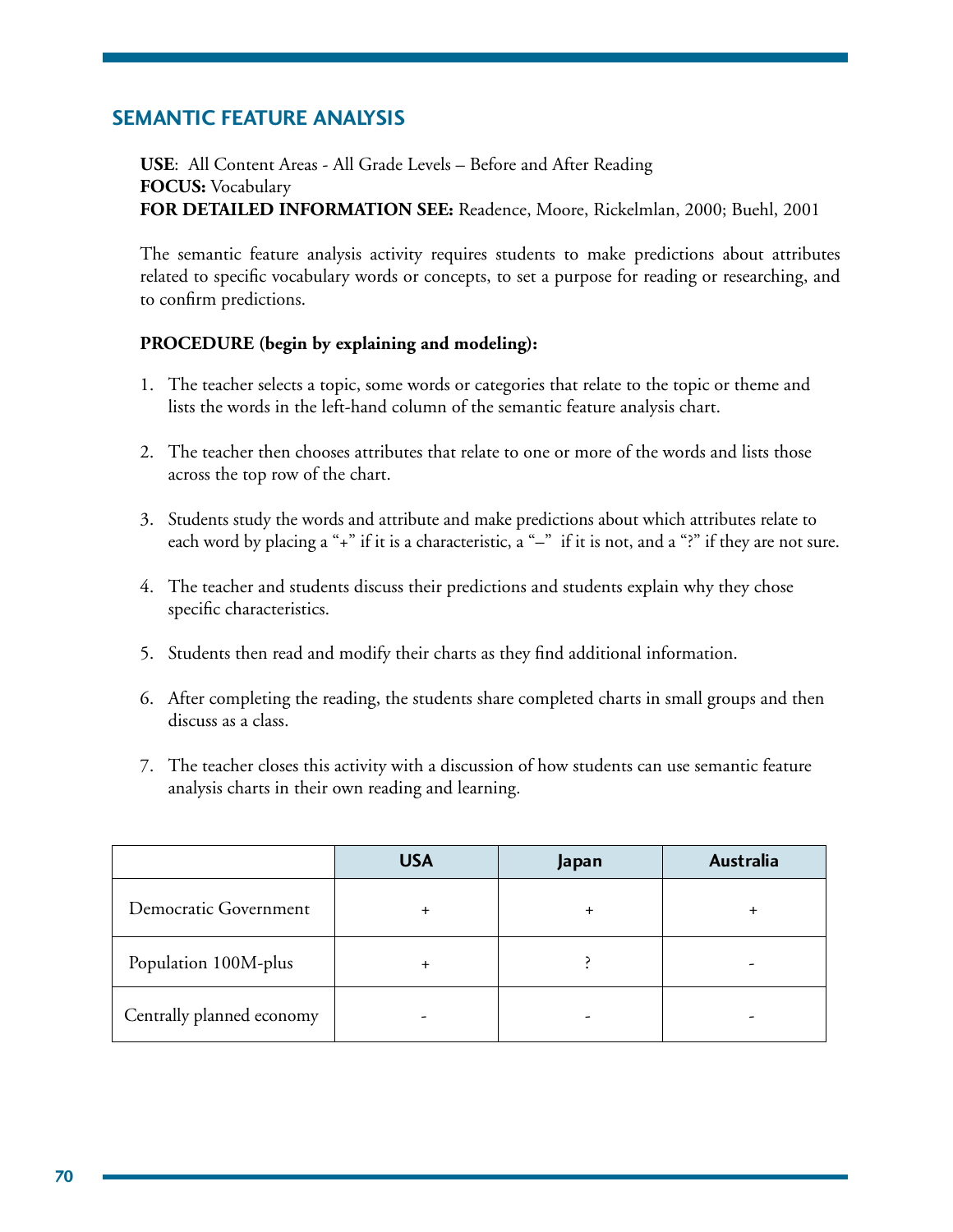# **Vocabulary by Analogy with Word Walls**

**USE**: All Content Areas - All Grade Levels – During Reading **FOCUS:** Vocabulary **FOR DETAILED INFORMATION SEE:** McLaughlin and Allen, 2002

The vocabulary-by-analogy helps students use morphemes (examples: *non-, -cracy*) to figure out the meaning of unknown words and make connections between words they know and new words. It targets common root words, prefixes and suffixes.

- 1. The teacher explains the meanings of common roots, prefixes and suffixes, and provides examples of each from the content vocabulary. (e.g., *democracy, triangle, bisect*)
- 2. The teacher and students create a word wall of these examples. Students may also create individual, personal word charts.
- 3. The teacher models for students, using a think-aloud, how to use these parts of words to figure out the meaning of unfamiliar words.
- 4. The teacher provides opportunities for students to practice figuring out new vocabulary by analogy in context. Prompt students with verbal cues if necessary. Refer them to use the class word wall as a resource.
- 5. The teacher encourages students to use this strategy to figure out the meaning of new words they encounter while reading.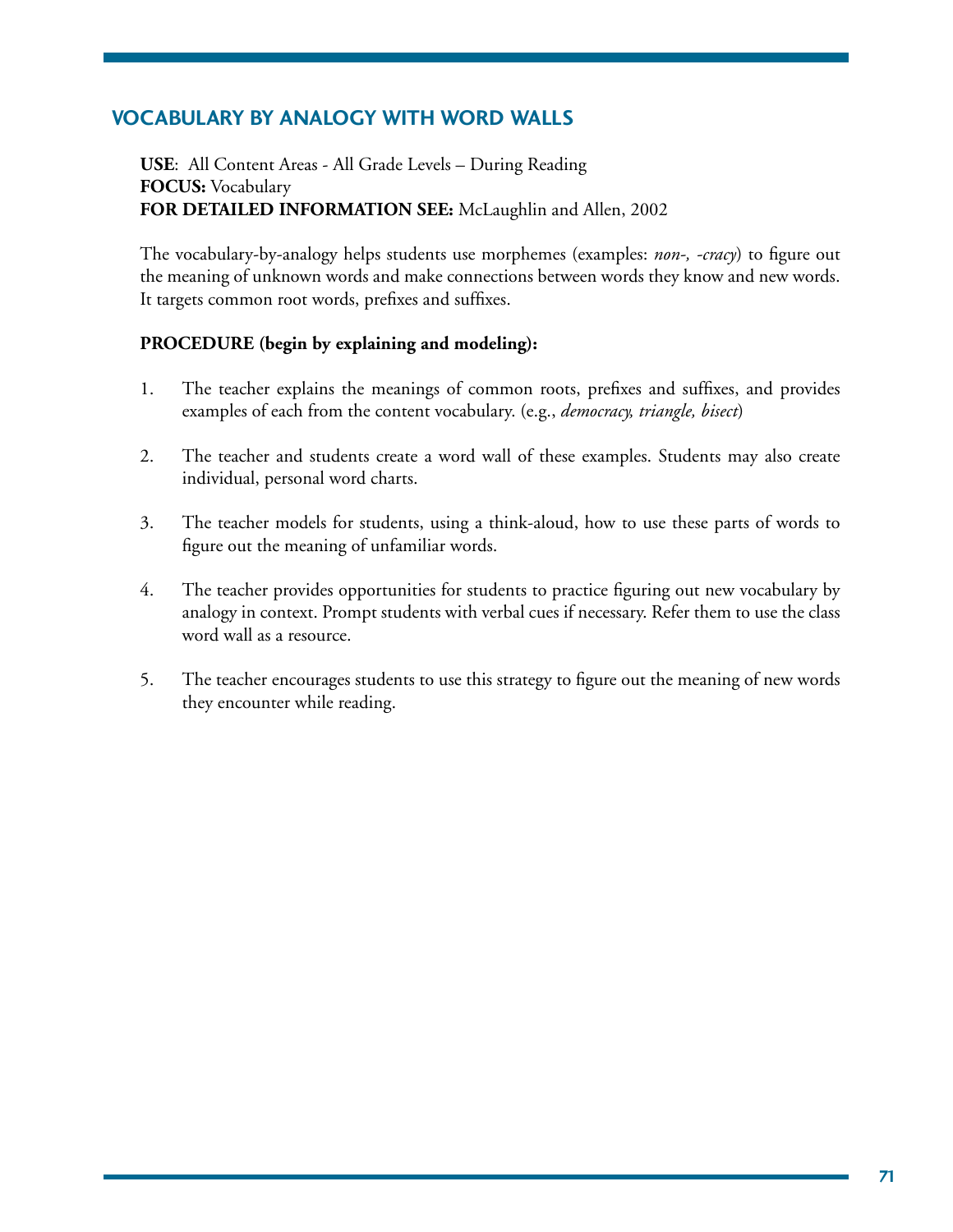# **Knowledge Rating Scale**

**USE**: All Content Areas - All Grade Levels – During and After Reading **FOCUS:** Vocabulary **FOR DETAILED INFORMATION SEE:** Allen, 1999

This vocabulary activity introduces a list of potentially unknown content words to students. It is designed to help students become aware of how much they may already know about the subject to which the words are related. By using this activity, teachers will be able to gauge the depth of students' existing knowledge and note what areas need special attention during instruction. This activity can be used with fiction or nonfiction.

- 1. The teacher selects a list of important vocabulary words from the new unit, story or chapter, and writes them into a knowledge rating scale chart (see below).
- 2. The teacher divides students into mixed ability groups of three or four to provide opportunities to share background knowledge.
- 3. Students consider each word in the knowledge rating scale and place an "X" in the appropriate column next to the word. The teacher should model and explain each category. For example, if they can define the word, they would place the X in the first column. If they have heard it or have seen it, but are unsure of its meaning, they should place an X in the second column. If it is totally unfamiliar, they should place an X in the third column labeled "No clue."
- 4. After students have completed the chart, they can write definitions for the words they have marked in the "Can define" column.
- 5. The teacher then leads the class in a discussion about the words for which students have definitions. As students read the chapter or story, the students are to add definitions for unknown words, or if appropriate, change the definitions they have written.
- 6. The teacher closes this activity with a discussion of how students can use knowledge rating scales in their own learning.

| <b>Word</b> | <b>Can define</b> | Have seen or heard | No clue |
|-------------|-------------------|--------------------|---------|
| abusive     |                   |                    |         |
| hierarchy   |                   |                    |         |
| martyrs     |                   |                    |         |
| maneuvering |                   |                    |         |
| infatuated  |                   |                    |         |
| elation     |                   |                    |         |
| distraught  |                   |                    |         |
| resigned    |                   |                    |         |
| dilapidated |                   |                    |         |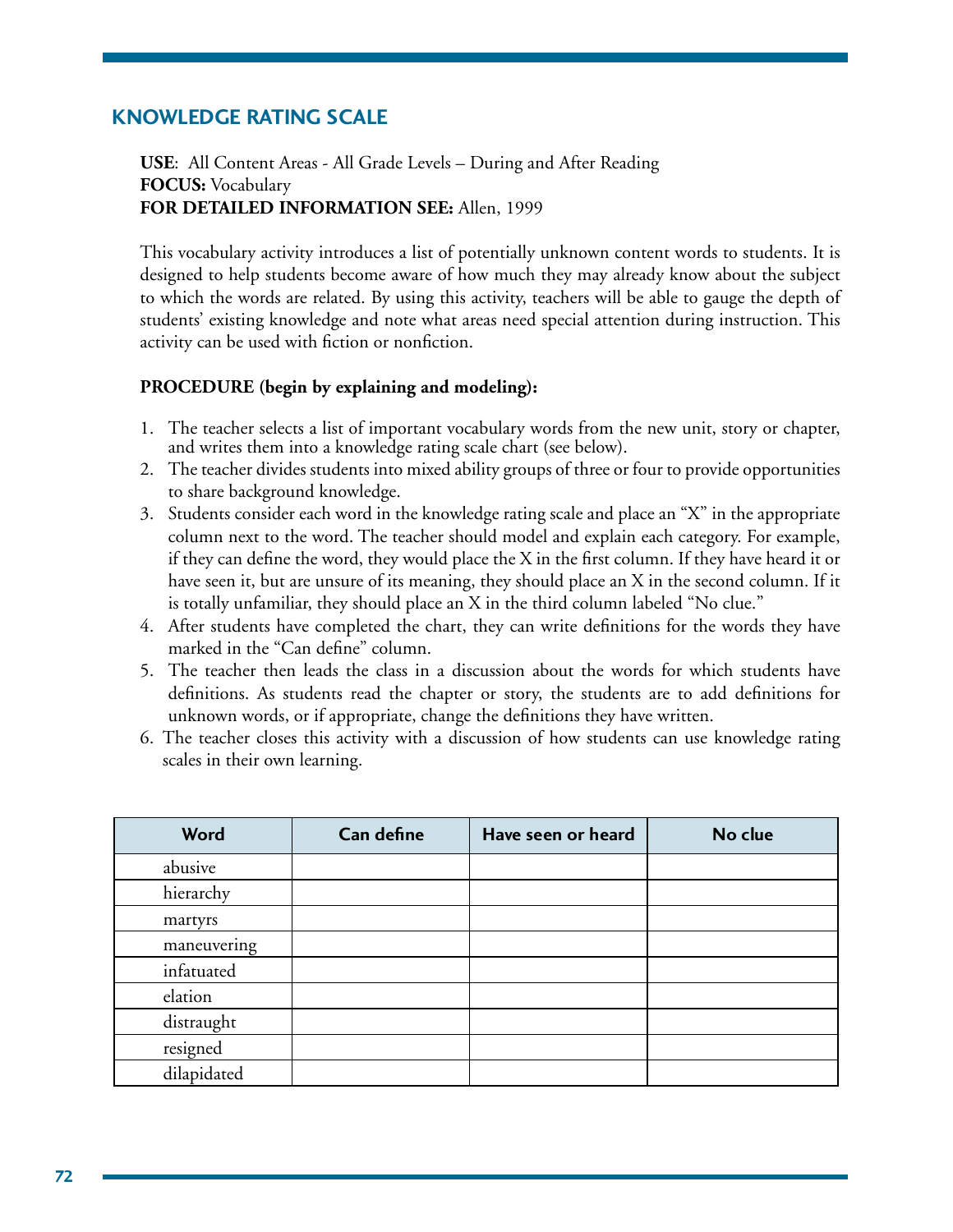## **Repeated Readings**

**USE:** All Content Areas - All Grade Levels - During Reading **FOCUS:** Fluency **FOR DETAILED INFORMATION SEE:** Carnine, Silbert, Kame'enui, and Tarver, 2004; Honig, Diamond, and Gutlohn, 2000

This activity involves the use of the repeated-reading technique for improving students' reading fluency. It may be used in any grade for students needing work on fluency; a wide range of reading materials, including both fiction and nonfiction (e.g., content area textbooks), may be used. However, the reading materials should be at individual students' instructional to independent reading levels (i.e., materials in which a student can read with 90-100 percent word accuracy). That is, the technique is intended to be used with text the student can read fairly accurately, but not quickly or with ease.

#### **PROCEDURE (begin by explaining and modeling):**

- 1. The teacher selects a 100-200 word passage for reading practice. The passage should be too long for students to memorize. Different passages may be used for different students, and students may help to select the passage.
- 2. The teacher models reading a separate passage (one not being read by any student) aloud. She/he discusses the importance of accurate and fluent word reading, as well as phrasing and expression, to comprehension. The teacher also notes the importance of practice to developing fluency.
- 3. Using a one-minute timer, the teacher has each student do an initial reading of the passage. The student reads the passage aloud (to her/himself or to a partner), underlines any unknown words, and makes a vertical line after the last word read when the timer goes off. The student or partner counts the number of words read correctly in one minute.
- 4. The teacher circulates among students, helps students read any unknown words, and sets a new target rate for each student based on his or her initial rate. The new target rate should be high enough that the student will need to practice the passage several times; Carnine et al. suggest a rate about 40 percent higher than the original rate. For instance, if a student read 60 words per minute on the first try, the new target rate would be  $60 + 24$ , or 84 words per minute.
- 5. Students do multiple re-readings of their passages until they reach their target rates. Students who reach their target rates on the first passage may move on to a new passage (but with the same target rate). If students are working in pairs, they alternate roles in terms of reading aloud vs. keeping track of time and counting words.
- 6. Students who maintain their target rates on multiple passages over several class sessions may increase their target rates another 40 percent.

Fluency activities should continue until students can read grade-appropriate materials at desired reading rates; Carnine et al. suggest 150 words per minute for students in Grade 4 and up.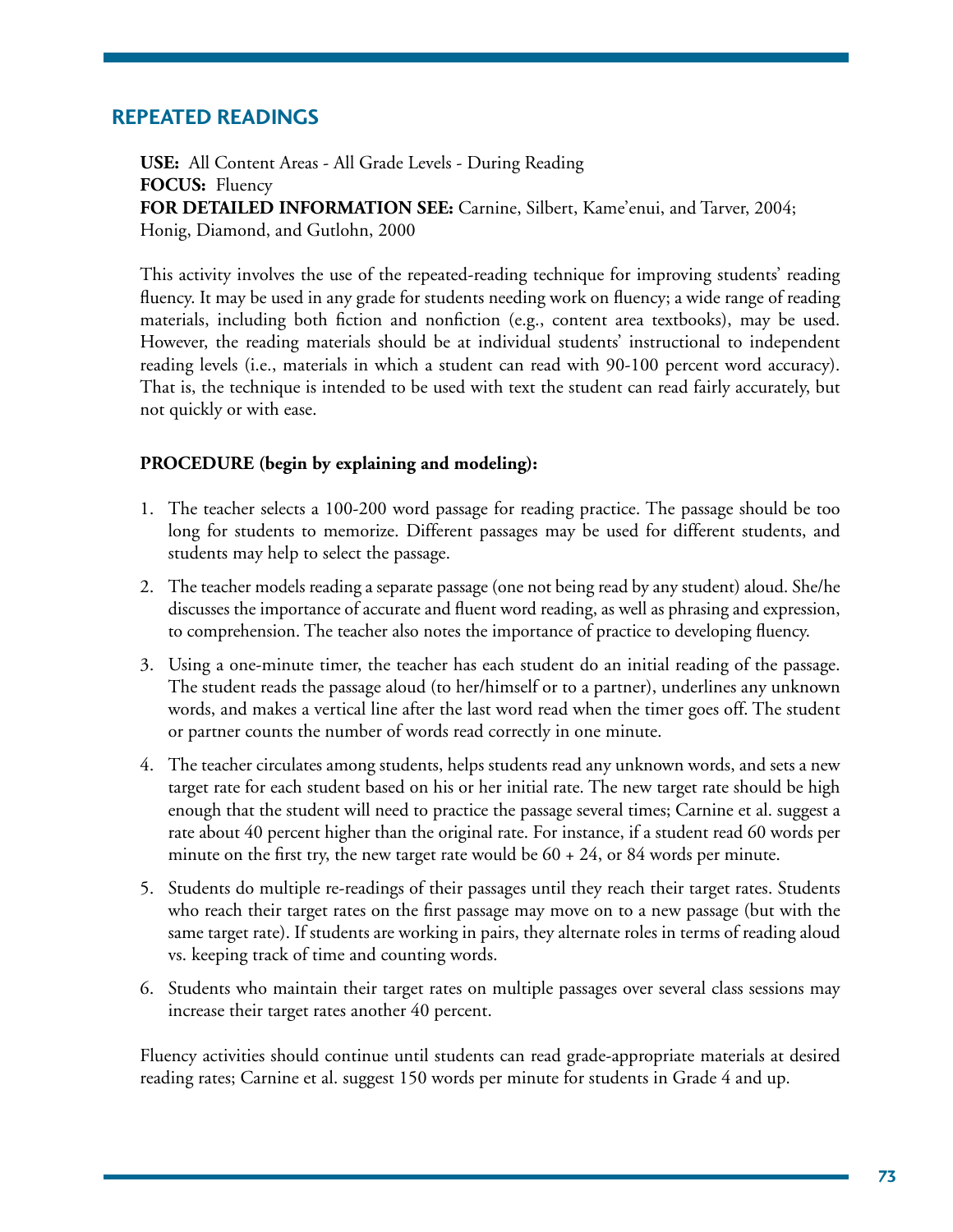### **Readers Theater**

**USE:** All Content Areas – All Grade Levels – During and After Reading **FOCUS:** Fluency **FOR DETAILED INFORMATION SEE:** Honig, Diamond, and Gutlohn, 2000; Aaron Shepard's Readers Theater website (www.aaronshep.com/rt/RTE.html)

Readers Theater is another technique for improving students' reading fluency. It involves having students "perform" plays or narrative stories that are practiced over a period of time (usually several days). These performances do not necessarily have to involve props, costumes or a stage; they can be as informal (or as formal) as desired. If a narrative story is used, one that has a number of characters and dialogue is best. The Readers Theater fluency technique is typically used at the lower end of the 4-12 grade range, although it could easily be employed with older students. Readers Theater can also be adapted to certain content areas, especially social studies and history, if content-relevant dramatic material is selected (see, e.g., Morris, 2001). As in the repeated-readings technique, the reading material should be at students' instructional to independent reading levels.

- 1. The teacher selects an appropriate narrative or play and prepares rehearsal copies. In each copy, individual characters' roles are highlighted. If a narrative is used instead of a play, students will also need to be assigned as narrators (i.e., their tasks will be to read parts of the narrative that do not involve dialogue). The teacher can divide students into groups and give each group the same play/narrative, or alternatively, the groups can be assigned different plays/narratives.
- 2. The teacher practices reading parts of each "script" aloud with students for effective modeling, with particular attention to the ways that oral expression affects meaning (e.g., how different characters' feelings may be conveyed through differences in intonation).
- 3. Students practice their scripts in groups with the teacher circulating among groups to provide feedback and coaching. The teacher also ensures that the students have good comprehension of their scripts. During group practice, members of the groups should alternate roles so that all group members have a chance to try out different roles.
- 4. After the groups have had adequate time to practice their scripts (typically several class sessions), students choose (or the teacher assigns) roles. Students take home copies of their scripts to practice reading (but not memorizing) their roles at home.
- 5. Students "perform" their scripts (i.e., read them expressively) in front of an audience, which may simply involve other class members, or which may include different classrooms, teachers and/or parents.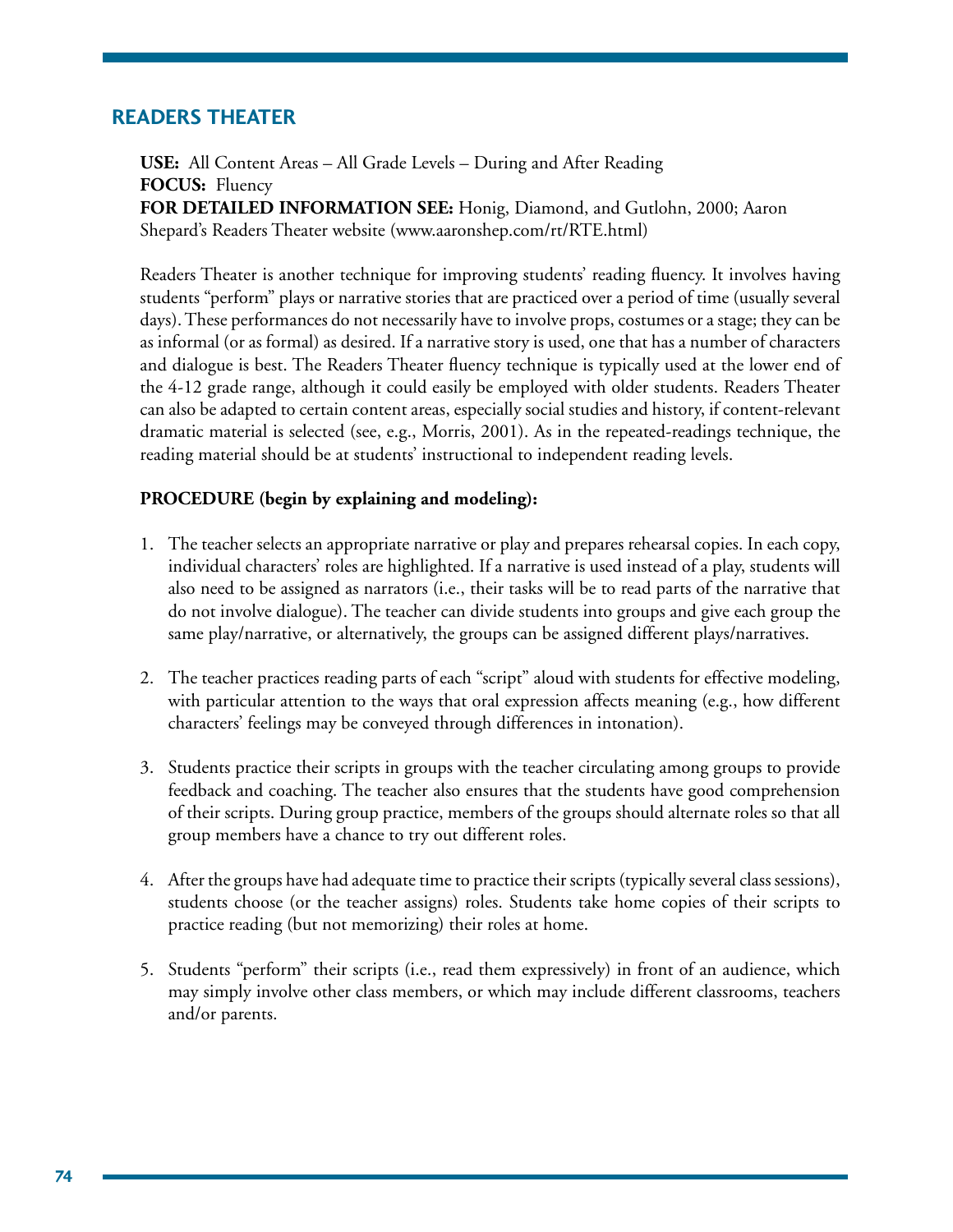# **Spelling Self-Correction**

**USE:** All Content Areas - All Grade Levels - During and After Writing **FOCUS:** Spelling **FOR DETAILED INFORMATION SEE:** Honig, Diamond, and Gutlohn, 2000

This activity helps students recognize and self-correct their own spelling errors. It can be used with students at any age who have at least a basic level of spelling skill (e.g., the ability to spell most words phonetically) and in any content area where students' spelling is a concern.

- 1. The teacher begins by explaining to students why recognizing and being able to correct one's own spelling errors is important. She/he further explains that three main types of mistakes account for most spelling errors.
- 2. One type of error involves misspelling a word because you pronounce it differently from the standard way of pronouncing it (e.g., *git* for *get* or *ax* for *ask*). To catch this error, you can try asking the teacher or other students to pronounce a word. Listen carefully to see if they pronounce the word the way you do.
- 3. A second type of error is misspelling a word because, even though you included the correct letters, you did not write them in the correct sequence (e.g., *govren* for *govern* or *claps* for *clasp*). To catch this mistake, carefully read over what you have written and try to say each word as you have spelled it. Look for words where you may have inadvertently reversed letters.
- 4. The third and most common error involves misspelling a word because, even though you spelled it the way it sounds, you picked the wrong spelling of a sound. In English many sounds can be spelled more than one way. Examples of these kinds of errors include *graff* for *graph* or *candel* for *candle*. You can catch these types of errors by being aware of multiple ways to spell the same sound and by using resources such as dictionaries.
- 5. Using a recent writing sample, have students exchange samples with a partner and look for each other's misspelled words, circling them. Have students try to classify the words according to the type of spelling error.
- 6. Students then check the spelling of the words in a dictionary or other resource and write the correct spelling.
- 7. Encourage students to use their knowledge about the three types of errors in editing their written work, as well as to make use of classroom resources such as dictionaries, a proofreading partner, spell-checkers, and the teacher.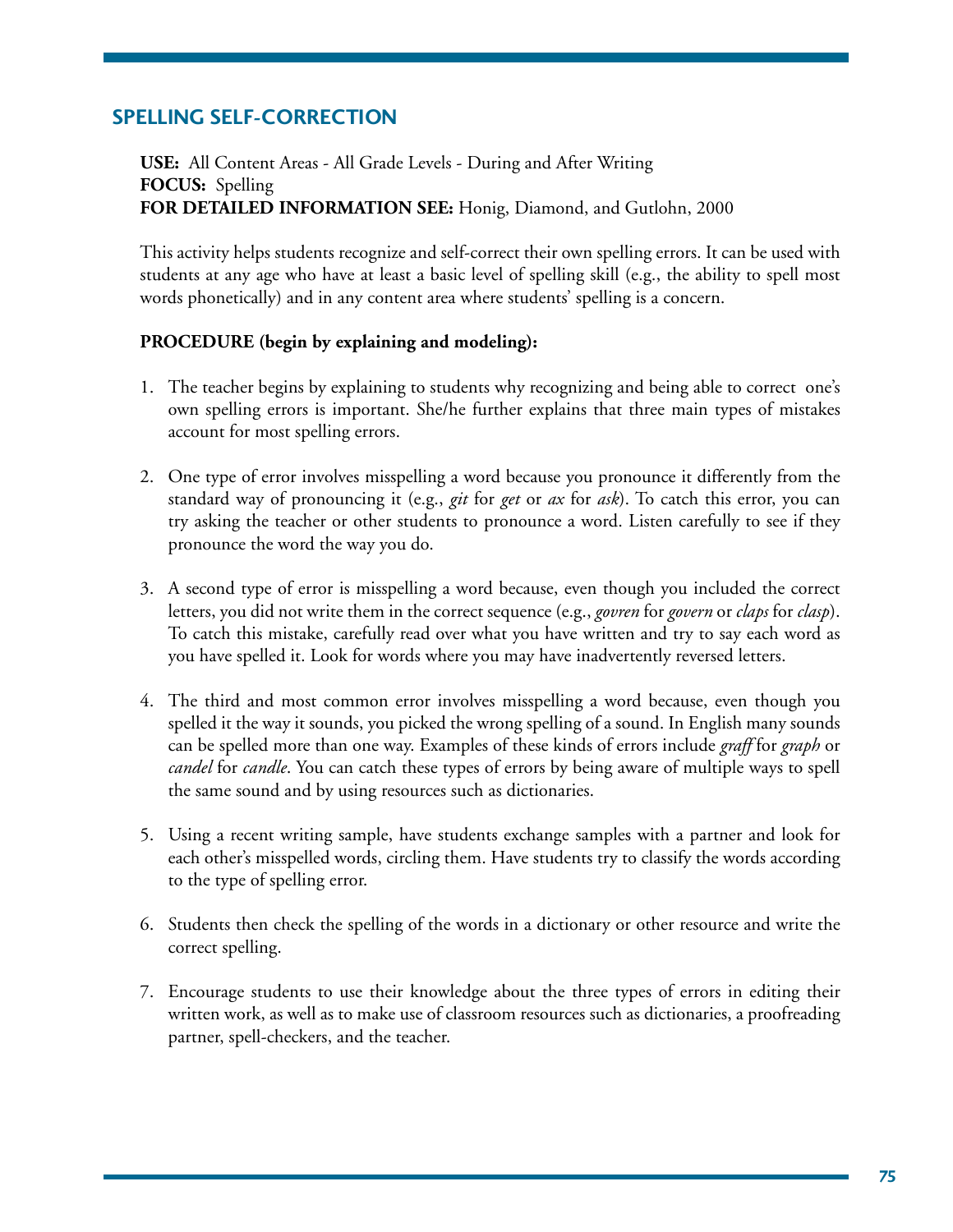# **Clues to Spelling from Word Relationships**

**USE:** All Content Areas - Grades 6-8 - During Reading **FOCUS:** Spelling **FOR DETAILED INFORMATION SEE:** Honig, Diamond, and Gutlohn, 2000

One reason why English spelling is difficult is that in long words, vowels in unaccented syllables often take a schwa sound (a brief, unstressed short u or short i sound). For example, it is impossible to "hear" that the second vowel in *definition* is spelled with an *i* or that the second vowel in *colonist* is spelled with an *o*; these are both schwa sounds that could be spelled in multiple ways (e.g., *defanition* is an acceptable phonetic rendition of *definition*). However, multisyllabic English words often have stable bases or roots that provide clues to the spelling of related words. The following activity is intended to convey this concept to students as a way to help them spell unfamiliar long words.

### **PROCEDURE (begin by explaining and modeling):**

- 1. The teacher asks the students to write the following words: *definition, colonist, human, composition, inspiration, perfect, democratic, competition, hostile, invitation*. She/he then asks the students to circle the **second** vowel in each word. She/he notes that, in each word, these vowel sounds are especially difficult to spell because they have an unstressed (schwa) sound — you can't "hear" the correct vowel the way you often can hear it in shorter words.
- 2. Using the first word (*definition*) as an example, the teacher illustrates how knowledge of related words can serve as a clue to spelling. The word *define* is related to *definition*, and in *define*, you can clearly hear the *i* sound. If necessary, students should correct their spellings of *definition*.
- 3. Using the second word (*colonist*) as an example, the teacher also illustrates that the most helpful related word is not necessarily the root word or a shorter word. *Colony* is not helpful in spelling the second vowel of *colonist*, because *colony* also has a schwa vowel in the same position. However, the related word *colonial* provides the clue that the second vowel sound is represented by an *o*. If necessary, students should correct their spellings of *colonist*.
- 4. Individually or in teams, students should consider the remainder of the words on their lists. They should be directed to write all related words they can think of, find the related word that provides the clue to the spelling of the original word on the list, and correct the spelling of the original word if necessary (examples of helpful related words are listed below). They can also be asked to highlight or underline the part of each word that is stable in spelling (e.g., human, humanity, humanly, inhuman, superhuman). While the students are working, the teacher circulates among them and provides assistance as needed.
- 5. The teacher summarizes the spelling strategy for students or elicits the strategy from them: "If you are not sure how to spell a vowel sound in a long word, try to think of a word related in meaning."

Helpful related words for the words in the list: *human, humanity; composition, compose; inspiration, inspire; perfect, perfection; democratic, democracy; competition, compete; hostile, hostility; invitation, invite*